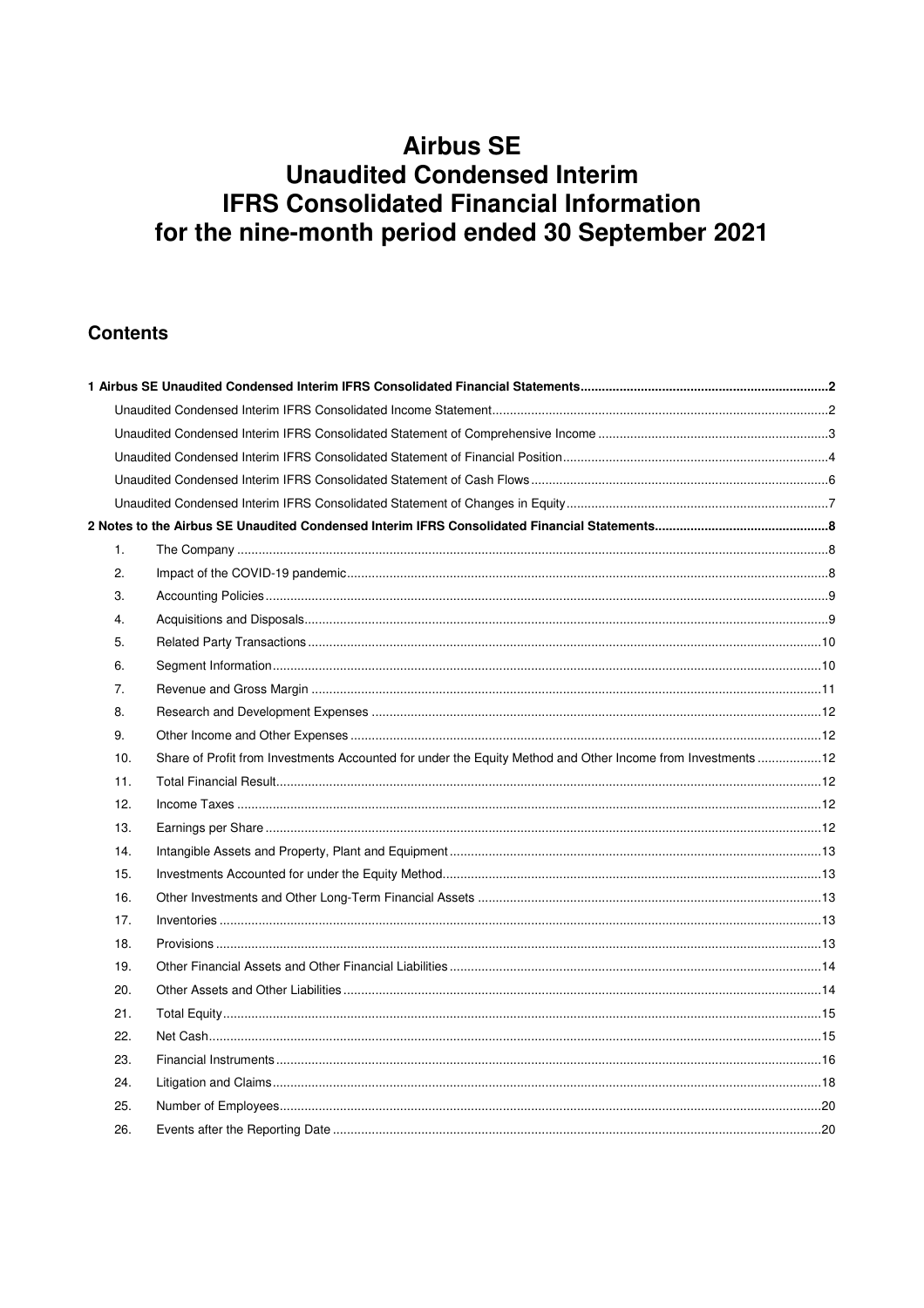# **1 Airbus SE Unaudited Condensed Interim IFRS Consolidated Financial Statements**

#### **Unaudited Condensed Interim IFRS Consolidated Income Statement**

|                                                      |      | 1 January -  | 1 January -  | 1 July -     | 1 July -     |
|------------------------------------------------------|------|--------------|--------------|--------------|--------------|
|                                                      |      | 30 September | 30 September | 30 September | 30 September |
| (In $\epsilon$ million)                              | Note | 2021         | 2020         | 2021         | 2020         |
| Revenue                                              | 7    | 35,155       | 30,161       | 10,518       | 11,213       |
| Cost of sales                                        |      | (28.606)     | (27, 524)    | (8.730)      | (9,528)      |
| Gross margin                                         | 7    | 6,549        | 2,637        | 1,788        | 1,685        |
| Selling expenses                                     |      | (508)        | (531)        | (164)        | (161)        |
| Administrative expenses                              |      | (945)        | (1,053)      | (333)        | (290)        |
| Research and development expenses                    | 8    | (1, 919)     | (2,032)      | (657)        | (636)        |
| Other income                                         | 9    | 216          | 99           | 58           | 31           |
| Other expenses                                       | 9    | (118)        | (1, 375)     | (24)         | (1,232)      |
| Share of profit from investments accounted for under |      |              |              |              |              |
| the equity method                                    | 10   | 32           | (45)         | 33           | (27)         |
| Other income from investments                        | 10   | 130          | 115          | 9            | 4            |
| Profit (Loss) before financial result and income     |      |              |              |              |              |
| taxes                                                |      | 3,437        | (2, 185)     | 710          | (626)        |
| Interest income                                      |      | 48           | 101          | 16           | 19           |
| Interest expense                                     |      | (281)        | (313)        | (77)         | (102)        |
| Other financial result                               |      | 61           | (500)        | (81)         | (200)        |
| Total financial result                               | 11   | (172)        | (712)        | (142)        | (283)        |
| Income taxes                                         | 12   | (676)        | 197          | (183)        | 133          |
| Profit (Loss) for the period                         |      | 2,589        | (2,700)      | 385          | (776)        |
| Attributable to:                                     |      |              |              |              |              |
| Equity owners of the parent (Net income)             |      | 2,635        | (2,686)      | 404          | (767)        |
| Non-controlling interests                            |      | (46)         | (14)         | (19)         | (9)          |
| Earnings per share                                   |      | €            | €            | €            | €            |
| <b>Basic</b>                                         | 13   | 3.36         | (3.43)       | 0.51         | (0.98)       |
| <b>Diluted</b>                                       | 13   | 3.35         | (3.43)       | 0.51         | (0.98)       |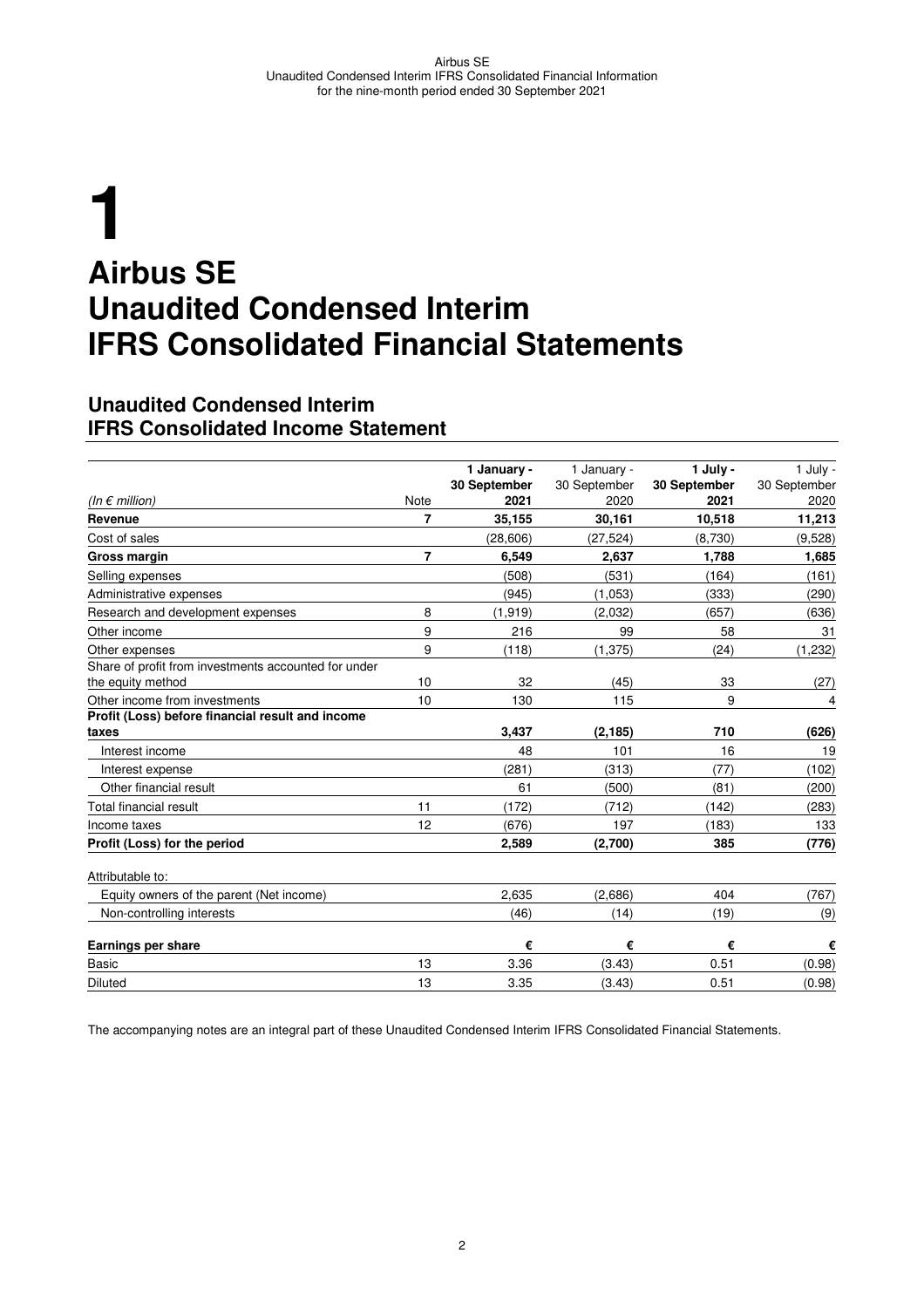# **Unaudited Condensed Interim IFRS Consolidated Statement of Comprehensive Income**

|                                                            | 1 January -  | 1 January -  | 1 July -     | 1 July -     |
|------------------------------------------------------------|--------------|--------------|--------------|--------------|
|                                                            | 30 September | 30 September | 30 September | 30 September |
| (In $\epsilon$ million)                                    | 2021         | 2020         | 2021         | 2020         |
| Profit (Loss) for the period                               | 2,589        | (2,700)      | 385          | (776)        |
| Other comprehensive income                                 |              |              |              |              |
| Items that will not be reclassified to profit or loss:     |              |              |              |              |
| Re-measurement of the defined benefit pension plans        | 2,801        | (1, 159)     | 363          | (240)        |
| Change in fair value of financial assets                   | (2)          | (295)        | 43           | 10           |
| Share of change from investments accounted for under       |              |              |              |              |
| the equity method                                          | 75           | (90)         | 55           | (12)         |
| Income tax relating to items that will not be reclassified | (457)        | 254          | (75)         | 43           |
| Items that may be reclassified to profit or loss:          |              |              |              |              |
| Foreign currency translation differences for foreign       |              |              |              |              |
| operations                                                 | 106          | (146)        | 56           | (82)         |
| Change in fair value of cash flow hedges                   | (4.059)      | (99)         | (1,775)      | 2,137        |
| Change in fair value of financial assets                   | (53)         | (197)        | (20)         | 26           |
| Share of change from investments accounted for under       |              |              |              |              |
| the equity method                                          | 41           | 7            | (4)          | 21           |
| Income tax relating to items that may be reclassified      | 1.099        | 53           | 481          | (546)        |
| Other comprehensive income, net of tax                     | (449)        | (1,672)      | (876)        | 1,357        |
| Total comprehensive income for the period                  | 2,140        | (4, 372)     | (491)        | 581          |
| Attributable to:                                           |              |              |              |              |
| Equity owners of the parent                                | 2,188        | (4, 362)     | (464)        | 572          |
| Non-controlling interests                                  | (48)         | (10)         | (27)         | 9            |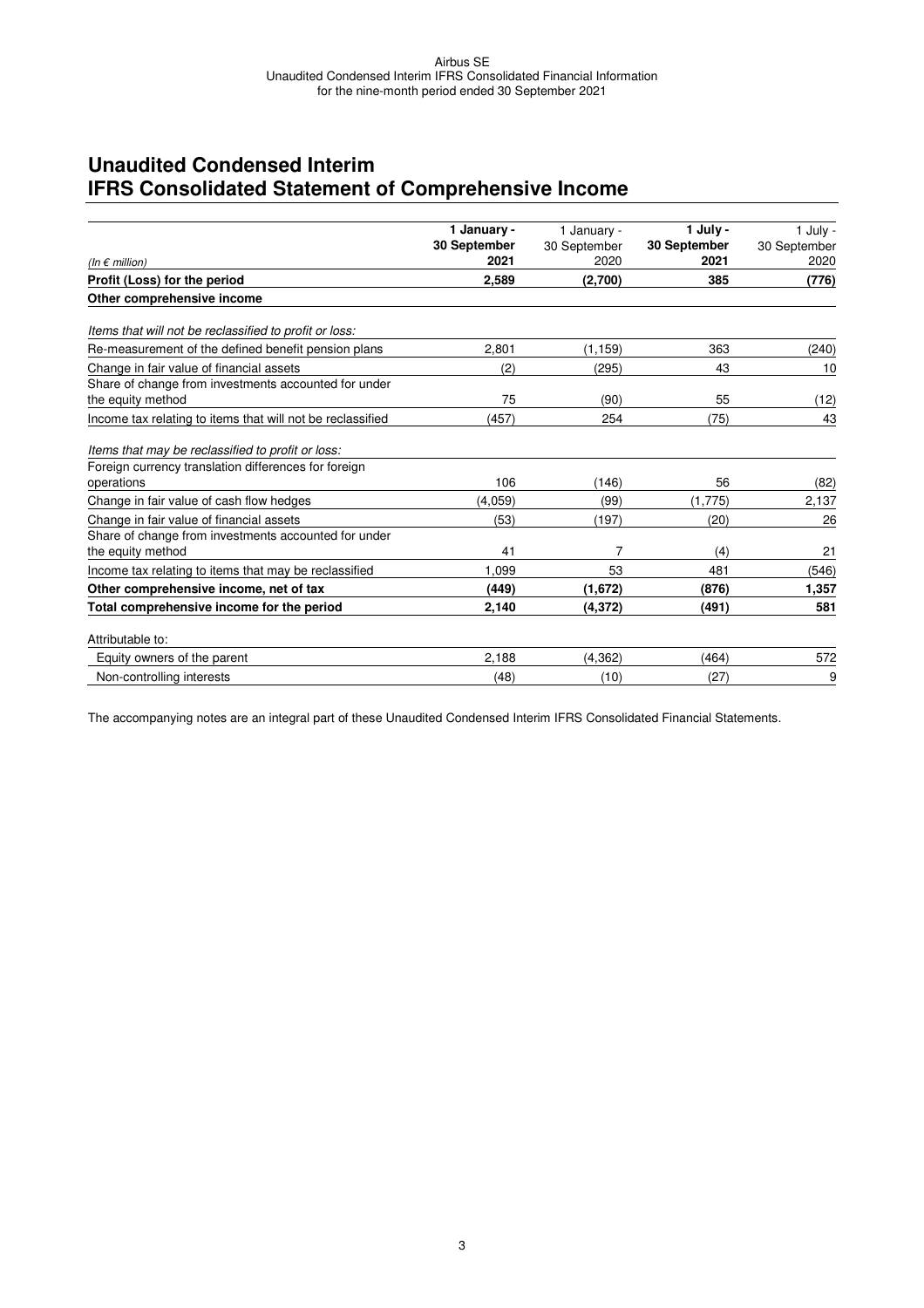# **Unaudited Condensed Interim IFRS Consolidated Statement of Financial Position**

| (In $\epsilon$ million)                                         | <b>Note</b> | 30 September 2021 | 31 December 2020 |
|-----------------------------------------------------------------|-------------|-------------------|------------------|
| <b>Assets</b>                                                   |             |                   |                  |
| <b>Non-current assets</b>                                       |             |                   |                  |
| Intangible assets                                               | 14          | 16,255            | 16,199           |
| Property, plant and equipment                                   | 14          | 16,363            | 16,674           |
| Investment property                                             |             | 40                | 2                |
| Investments accounted for under the equity method               | 15          | 1.764             | 1,578            |
| Other investments and other long-term financial assets          | 16          | 3,952             | 3,855            |
| Non-current contract assets                                     |             | 94                | 48               |
| Non-current other financial assets                              | 19          | 920               | 3,483            |
| Non-current other assets                                        | 20          | 530               | 483              |
| Deferred tax assets                                             |             | 4,735             | 4,023            |
| Non-current securities                                          | 22          | 5,502             | 5,350            |
| <b>Total non-current assets</b>                                 |             | 50,155            | 51,695           |
| <b>Current assets</b>                                           |             |                   |                  |
| Inventories                                                     | 17          | 30.809            | 30,401           |
| Trade receivables                                               |             | 4.740             | 5,132            |
| Current portion of other long-term financial assets             | 16          | 499               | 468              |
| Current contract assets                                         |             | 1,336             | 1,074            |
| Current other financial assets                                  | 19          | 1,546             | 2,432            |
| Current other assets                                            | 20          | 2,424             | 2,216            |
| Current tax assets                                              |             | 466               | 620              |
| <b>Current securities</b>                                       | 22          | 1,300             | 1,618            |
| Cash and cash equivalents                                       | 22          | 14,854            | 14,439           |
| <b>Total current assets</b>                                     |             | 57,974            | 58,400           |
| Assets and disposal group of assets classified as held for sale | 4           | 67                | ŋ                |
| <b>Total assets</b>                                             |             | 108,196           | 110,095          |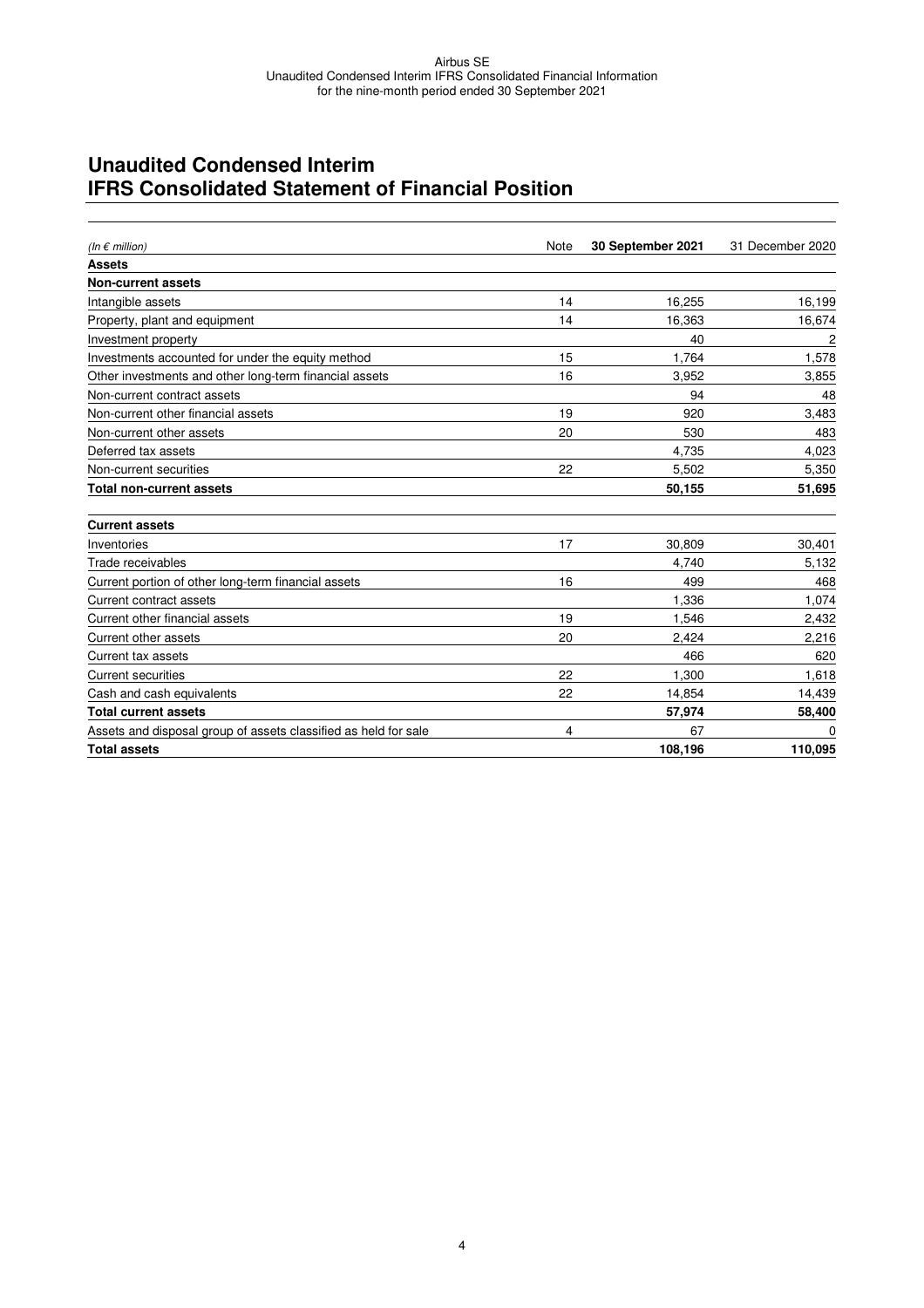| (In $\epsilon$ million)                                   | Note | 30 September 2021 | 31 December 2020 |
|-----------------------------------------------------------|------|-------------------|------------------|
| <b>Equity and liabilities</b>                             |      |                   |                  |
| Equity attributable to equity owners of the parent        |      |                   |                  |
| Capital stock                                             |      | 787               | 785              |
| Share premium                                             |      | 3,708             | 3,599            |
| Retained earnings                                         |      | 5,321             | 250              |
| Accumulated other comprehensive income                    |      | (1,006)           | 1,853            |
| <b>Treasury shares</b>                                    |      | (23)              | (42)             |
| Total equity attributable to equity owners of the parent  |      | 8,787             | 6,445            |
| Non-controlling interests                                 |      | 17                | 11               |
| <b>Total equity</b>                                       | 21   | 8,804             | 6,456            |
| <b>Liabilities</b>                                        |      |                   |                  |
| <b>Non-current liabilities</b>                            |      |                   |                  |
| Non-current provisions                                    | 18   | 10.682            | 13,998           |
| Long-term financing liabilities                           | 22   | 13,025            | 14,082           |
| Non-current contract liabilities                          |      | 18,437            | 19,212           |
| Non-current other financial liabilities                   | 19   | 5,800             | 5,657            |
| Non-current other liabilities                             | 20   | 412               | 436              |
| Deferred tax liabilities                                  |      | 513               | 451              |
| Non-current deferred income                               |      | 27                | 32               |
| <b>Total non-current liabilities</b>                      |      | 48,896            | 53,868           |
| <b>Current liabilities</b>                                |      |                   |                  |
| Current provisions                                        | 18   | 5,197             | 6,545            |
| Short-term financing liabilities                          | 22   | 1,898             | 3,013            |
| Trade liabilities                                         |      | 11,037            | 8,722            |
| <b>Current contract liabilities</b>                       |      | 24,409            | 24,675           |
| Current other financial liabilities                       | 19   | 2,063             | 1,769            |
| <b>Current other liabilities</b>                          | 20   | 3,488             | 3,160            |
| <b>Current tax liabilities</b>                            |      | 1,809             | 1,311            |
| Current deferred income                                   |      | 595               | 576              |
| <b>Total current liabilities</b>                          |      | 50,496            | 49,771           |
| Disposal group of liabilities classified as held for sale |      | 0                 | $\Omega$         |
| <b>Total liabilities</b>                                  |      | 99,392            | 103,639          |
| <b>Total equity and liabilities</b>                       |      | 108,196           | 110,095          |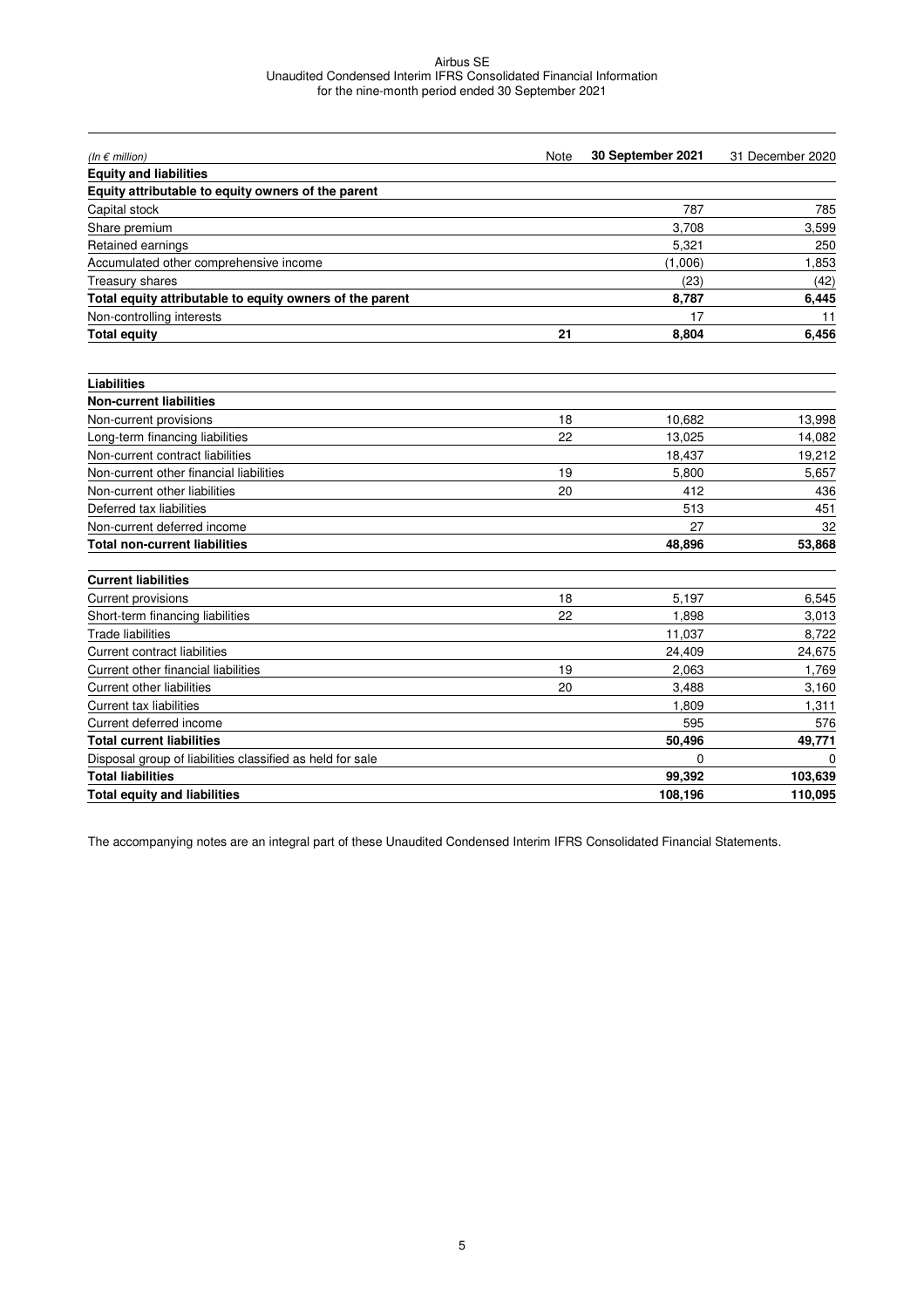### **Unaudited Condensed Interim IFRS Consolidated Statement of Cash Flows**

| (In $\epsilon$ million)                                                                          | Note | 1 January -<br>30 September 2021 | 1 January -<br>30 September 2020 |
|--------------------------------------------------------------------------------------------------|------|----------------------------------|----------------------------------|
| <b>Operating activities</b>                                                                      |      |                                  |                                  |
| Profit (Loss) for the period attributable to equity owners of the parent (Net                    |      |                                  |                                  |
| income)                                                                                          |      | 2,635                            | (2,686)                          |
| Loss for the period attributable to non-controlling interests                                    |      | (46)                             | (14)                             |
| Adjustments to reconcile profit for the period to cash provided by operating<br>activities:      |      |                                  |                                  |
| Depreciation and amortisation                                                                    |      | 1,641                            | 2,044                            |
| Valuation adjustments                                                                            |      | (507)                            | 1,000                            |
| Deferred tax expense (income)                                                                    |      | 44                               | (373)                            |
| Change in income tax assets, income tax liabilities and provisions for income                    |      |                                  |                                  |
| tax                                                                                              |      | 649                              | 393                              |
| Results on disposals of non-current assets                                                       |      | $\Omega$                         | (4)                              |
| Results of investments accounted for under the equity method                                     |      | (32)                             | 45                               |
| Change in current and non-current provisions                                                     |      | (1,621)                          | 1,288                            |
| Contribution to plan assets                                                                      |      | (244)                            | (261)                            |
| Change in other operating assets and liabilities                                                 |      | 830                              | (12, 316)                        |
| Cash provided by (used for) operating activities                                                 |      | 3,349                            | (10, 884)                        |
| <b>Investing activities</b>                                                                      |      |                                  |                                  |
| Purchases of intangible assets, property, plant and equipment and                                |      |                                  |                                  |
| investment property                                                                              |      | (1, 199)                         | (1, 191)                         |
| Proceeds from disposals of intangible assets, property, plant and equipment                      |      |                                  |                                  |
| and investment property                                                                          |      | 73                               | 150                              |
| Acquisitions of subsidiaries, joint ventures, businesses and non-controlling                     |      |                                  |                                  |
| interests (net of cash)<br>Payments for investments accounted for under the equity method, other |      | (14)                             | (481)                            |
| investments and other long-term financial assets                                                 |      | (321)                            | (407)                            |
| Proceeds from disposals of investments accounted for under the equity                            |      |                                  |                                  |
| method, other investments and other long-term financial assets                                   |      | 238                              | 335                              |
| Dividends paid by companies valued at equity                                                     |      | 15                               | 14                               |
| Change in securities                                                                             |      | 151                              | 6,141                            |
| Cash (used for) provided by investing activities                                                 |      | (1,057)                          | 4,561                            |
| <b>Financing activities</b>                                                                      |      |                                  |                                  |
| Change in financing liabilities                                                                  |      | (2,380)                          | 7,992                            |
| Changes in liability for puttable instruments                                                    |      | 0                                | 85                               |
| Changes in capital and non-controlling interests                                                 |      | 133                              | 83                               |
| Change in treasury shares                                                                        |      | 0                                | (4)                              |
| Cash (used for) provided by financing activities                                                 |      | (2, 247)                         | 8,156                            |
| Effect of foreign exchange rate changes on cash and cash equivalents                             |      | 370                              | (220)                            |
| Net increase in cash and cash equivalents                                                        |      | 415                              | 1,613                            |
| Cash and cash equivalents at beginning of period                                                 |      | 14,439                           | 9,314                            |
| Cash and cash equivalents at end of period                                                       |      | 14,854                           | 10,927                           |
|                                                                                                  |      |                                  |                                  |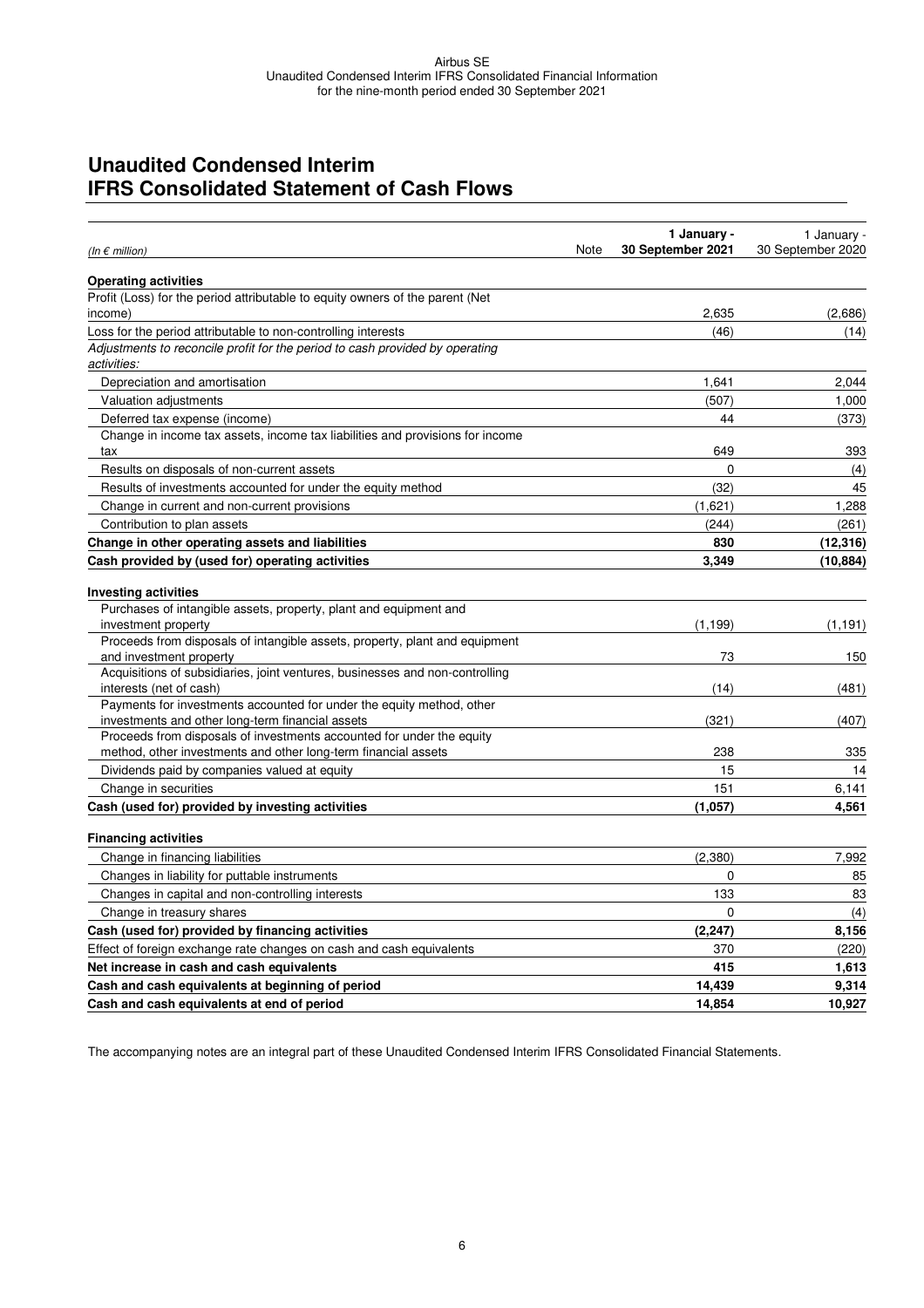# **Unaudited Condensed Interim IFRS Consolidated Statement of Changes in Equity**

|                                           | Equity attributable to |                 |                     |
|-------------------------------------------|------------------------|-----------------|---------------------|
|                                           | equity owners of the   | Non-controlling |                     |
| (In $\epsilon$ million)                   | parent                 | interests       | <b>Total Equity</b> |
| Balance at 1 January 2020                 | 5,975                  | 15              | 5,990               |
| Loss for the period                       | (2,686)                | (14)            | (2,700)             |
| Other comprehensive income                | (1,676)                | 4               | (1,672)             |
| Total comprehensive income for the period | (4,362)                | (10)            | (4, 372)            |
| Capital increase                          | 40                     | 0               | 40                  |
| Share-based payment (IFRS 2)              | 32                     | 0               | 32                  |
| Equity transaction (IAS 27)               | 189                    | 5               | 194                 |
| Change in treasury shares                 | 40                     | 0               | 40                  |
| Balance at 30 September 2020              | 1,914                  | 10              | 1,924               |
| Balance at 1 January 2021                 | 6,445                  | 11              | 6,456               |
| Profit for the period                     | 2,635                  | (46)            | 2,589               |
| Other comprehensive income                | (447)                  | (2)             | (449)               |
| Total comprehensive income for the period | 2,188                  | (48)            | 2,140               |
| Capital increase                          | 111                    | 0               | 111                 |
| Share-based payment (IFRS 2)              | 57                     | $\Omega$        | 57                  |
| Equity transaction (IAS 27)               | (33)                   | 54              | 21                  |
| Change in treasury shares                 | 19                     | 0               | 19                  |
| Balance at 30 September 2021              | 8,787                  | 17              | 8,804               |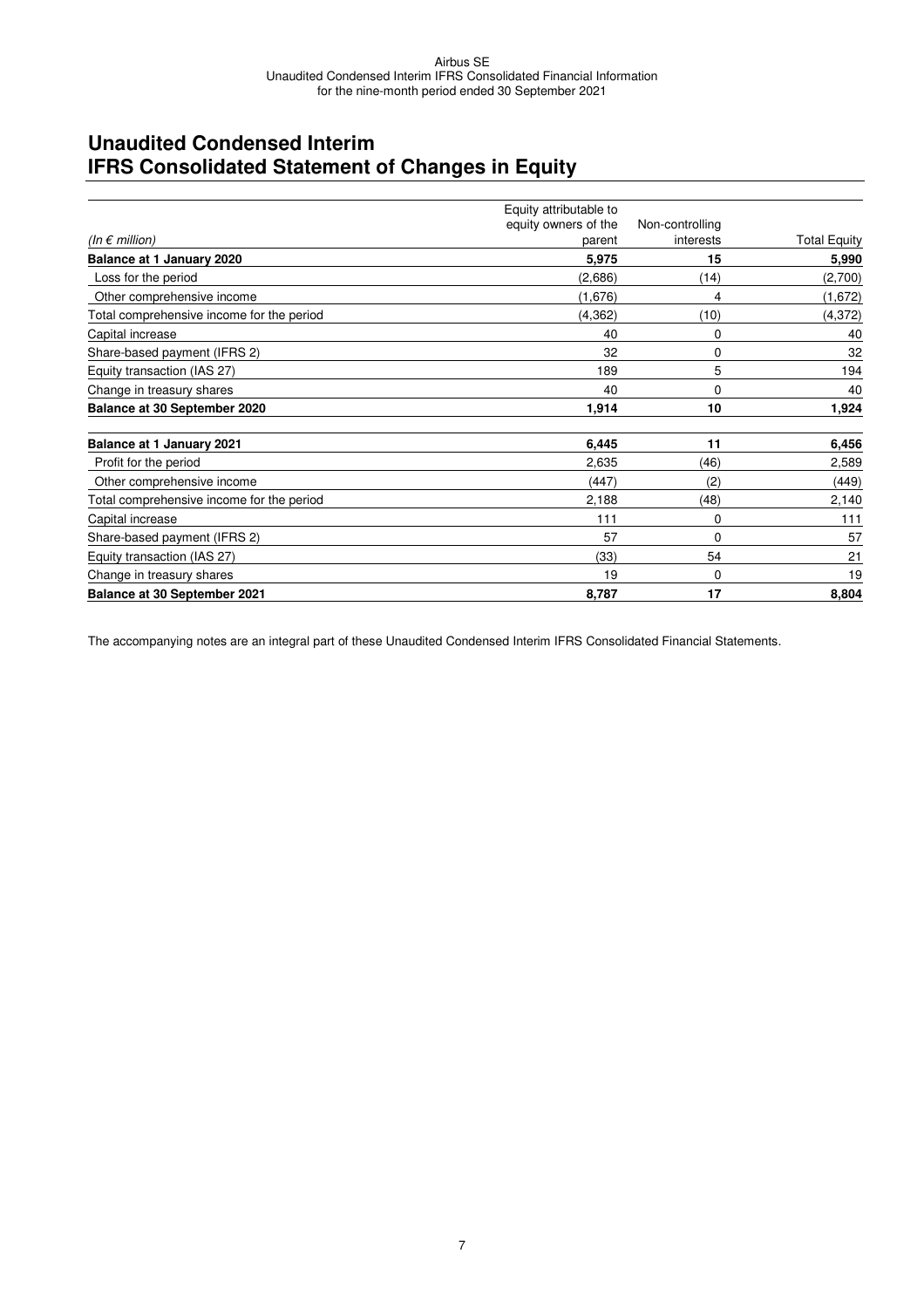# **2 Notes to the Airbus SE Unaudited Condensed Interim IFRS Consolidated Financial Statements**

### **1. The Company**

The accompanying Unaudited Condensed Interim IFRS Consolidated Financial Statements present the financial position and the results of operations of **Airbus SE** together with its subsidiaries referred to as "the Company", a European public limited-liability company (Societas Europaea) with its seat (statutaire zetel) in Amsterdam, The Netherlands, its registered address at Mendelweg 30, 2333 CS Leiden, The Netherlands, and registered with the Dutch Commercial Register (Handelsregister) under number 24288945. The Company's reportable segments are Airbus, Airbus Helicopters and Airbus Defence and Space (see "– Note 6: Segment Information"). The Company is listed on the European stock exchanges in Paris, Frankfurt am Main, Madrid, Barcelona, Valencia and Bilbao. The Unaudited Condensed Interim IFRS Consolidated Financial Statements were authorised for issue by the Company's Board of Directors on 27 October 2021.

### **2. Impact of the COVID-19 pandemic**

In 2020, the COVID-19 pandemic resulted in significant disruption to the Company's business operations and supply chain. For more details on the impact in 2020, please refer to the Company's IFRS Consolidated Financial Statements as of 31 December 2020.

The Company's business, results of operations and financial condition have been and may continue to be materially affected by the COVID-19 pandemic, and the Company continues to face risks and uncertainties. In addition to its impact on the financial viability of operators, airlines and lessors and the reduction of commercial air traffic, new variants of the COVID-19 pandemic, lockdowns, travel limitations and restrictions around the world have posed logistical challenges and may cause disruptions to the Company's business, its operations and supply chain as well as customers' ability to take delivery of aircraft.

Airlines have reduced capacity, grounded portions of their fleets and sought to implement measures to reduce cash spending and secure liquidity. Some airlines have also sought arrangements with creditors, restructured or applied for bankruptcy or insolvency protection, which may have further consequences for the Company and its order book as well as other consequences resulting from the related proceedings.

In the first nine months 2021, the commercial environment has shown signs of improvements, in particular an increase in air travel demand.

On 21 January 2021, the Company announced its decision to update its production rates in response to the market environment. For its A320 Family aircraft, the new average production rates were expected to lead to a gradual increase in production from the current rate of 40 per month to 43 and 45, respectively in the third and fourth quarter of 2021. The A220 monthly production rate increased from four to five aircraft per month at the end of the first quarter of 2021. Widebody production was expected to remain stable at current levels. With these new rates, the Company intended to preserve its ability to meet customer demand while protecting its ability to further adapt as the global market evolves.

On 27 May 2021, the Company provided suppliers with an update of its production plans based on its expectation that the commercial aircraft market may recover to pre-COVID levels between 2023 and 2025, led by the single-aisle segment. In anticipation of a continued recovering market, the Company confirmed an average A320 Family production rate of 45 aircraft per month in the fourth quarter of 2021 and called on suppliers to prepare for the future by securing a firm rate of 64 by the second quarter of 2023. The A220 monthly production rate is confirmed to rise to around 6 in early 2022. The A350 production rate is expected to increase to 6 by Autumn 2022 while A330 production is expected to remain at an average monthly production rate of two per month (see "– Note 26: Events after the Reporting Date").

Year-to-date financials reflect deliveries as well as efforts on cost containment and competitiveness. Furthermore, the Company has performed a comprehensive review of charges recorded in 2020, taking into account the amended production rates and expected future deliveries. Consequently, the Company recorded € 0.4 billion of release of COVID-related provisions including restructuring.

The Company is monitoring the evolution of the COVID-19 pandemic and will continue to assess further impacts going forward.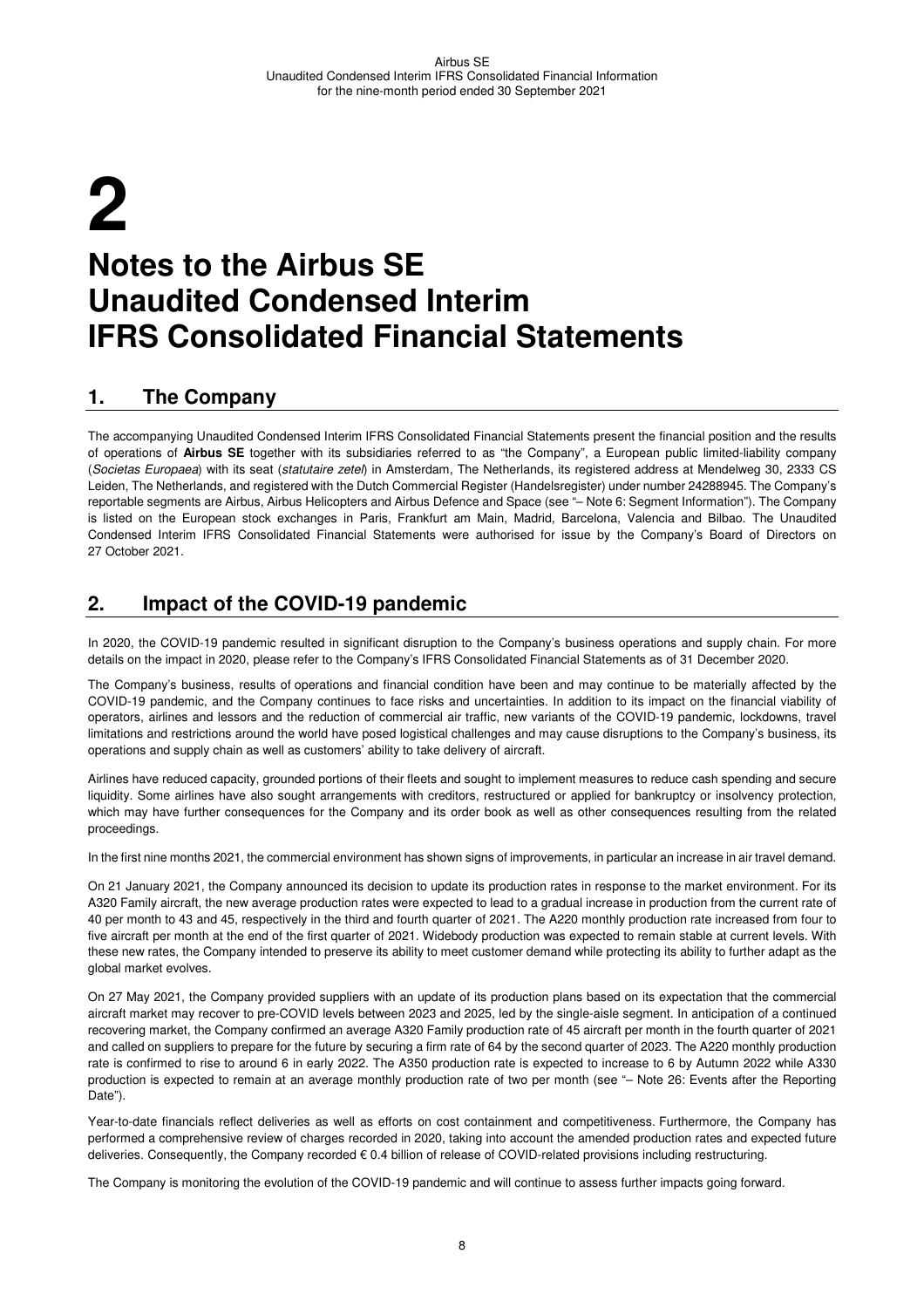# **3. Accounting Policies**

The Unaudited Condensed Interim IFRS Consolidated Financial Statements are prepared in accordance with International Financial Reporting Standards ("IFRS"), issued by the International Accounting Standards Board ("IASB") as endorsed by the European Union ("EU"). They are prepared and reported in euro ("€") and all values are rounded to the nearest million appropriately. Due to rounding, numbers presented may not add up precisely to the totals provided and percentages may not precisely reflect the absolute figures.

These Unaudited Condensed Interim IFRS Consolidated Financial Statements are prepared in compliance with IAS 34 and should be read in conjunction with the IFRS Consolidated Financial Statements as of 31 December 2020. The Company's accounting policies and methods are unchanged compared to 31 December 2020. The implementation of other amended standards has no material impact on the Unaudited Condensed Interim IFRS Consolidated Financial Statements as of 30 September 2021.

#### **Amendments to IFRS 9, IAS 39 and IFRS 7 "Interest Rate Benchmark Reform – Phase 2"**

Following the financial crisis, the reform and replacement of some benchmark interest rates such as LIBOR and other Interbank Offered Rates ("IBORs") has become a priority for global regulators. There is still some uncertainty around the timing and precise nature of these changes.

The Company's treasury is managing the transition plan, so that the existing contracts that refer to LIBORs shall be adjusted to ensure contract continuity after cessation of relevant benchmarks and address term and credit differences between LIBORs and alternative reference rates. The changed reference rates will also impact systems, processes and risk and valuation models.

To manage the transition of the USD LIBOR-referenced derivatives contracts, the Company will adhere to the ISDA Fallback protocol that ensures an automatic transition on the official cessation date scheduled on 30 June 2023 as stated by the UK FCA (Financial Conduct Authority) on 5 March 2021. The official spread adjustment published by Bloomberg and fixed on 5 March 2021 (official announcement date of the LIBOR cessation) will apply. On USD LIBOR-referenced loan contracts, the Company will apply a similar transition scheme to the derivative contracts.

The Company is mainly exposed to USD LIBOR under Airbus Bank loan assets portfolio for an amount of € 284 million (for a notional amount of US\$ 473 million) and the interest rate swaps based on USD LIBOR used in the hedge relationship, for an amount of € 84 million (for a notional amount of US\$ 1.5 billion) as developed under "– Note 38: Financial Instruments" of the IFRS Consolidated Financial Statements as of 31 December 2020.

The Phase 2 amendments have no impact on these Unaudited Condensed Interim IFRS Consolidated Financial Statements as existing contracts continue to refer to LIBORs as of 30 September 2021.

#### **Use of Estimates and Judgements**

In preparing the Unaudited Condensed Interim IFRS Consolidated Financial Statements, management makes assumptions and estimates. These estimates are revised if the underlying circumstances have evolved or in light of new information. The underlying assumptions used for the main estimates are similar to those described in the Company's IFRS Consolidated Financial Statements as of 31 December 2020.

The only exception is the estimate of income tax liabilities which is determined in the interim financial statements using the estimated average annual effective income tax rate applied to the pre-tax income of the interim period.

### **4. Acquisitions and Disposals**

#### **Acquisitions**

In 2020, Bombardier transferred its remaining shares in Airbus Canada Limited Partnership ("ACLP") to Airbus and Investissement Québec ("IQ"). As per the agreement, Airbus acquired an additional 29.64% of the issued shares in ACLP. This agreement brought the shareholdings in ACLP for Airbus and IQ to 75% and 25%, respectively.

Airbus paid to Bombardier a consideration of US\$ 591 million of which US\$ 531 million was received at closing and US\$ 60 million to be paid over the 2020-22 period under certain conditions. The agreement also provides for the cancellation of Bombardier warrants owned by Airbus, as well as releasing Bombardier of its future funding capital requirement to ACLP, previously performed through the non-voting participation Class B common units in ACLP.

The call rights of Airbus in respect of all IQ's interests in ACLP at fair market value have been extended by an additional three years to January 2026.

The effect of this equity transaction on the equity attributable to the owners of ACLP amounted to  $\epsilon$  -53 million.

As part of this transaction, Airbus, via its wholly owned subsidiary Stelia Aerospace, also acquired the A220 and A330 work package production capabilities from Bombardier in Saint Laurent, Québec. Under this non-material transaction, the fair value of the net assets acquired amounted to US\$ -4 million.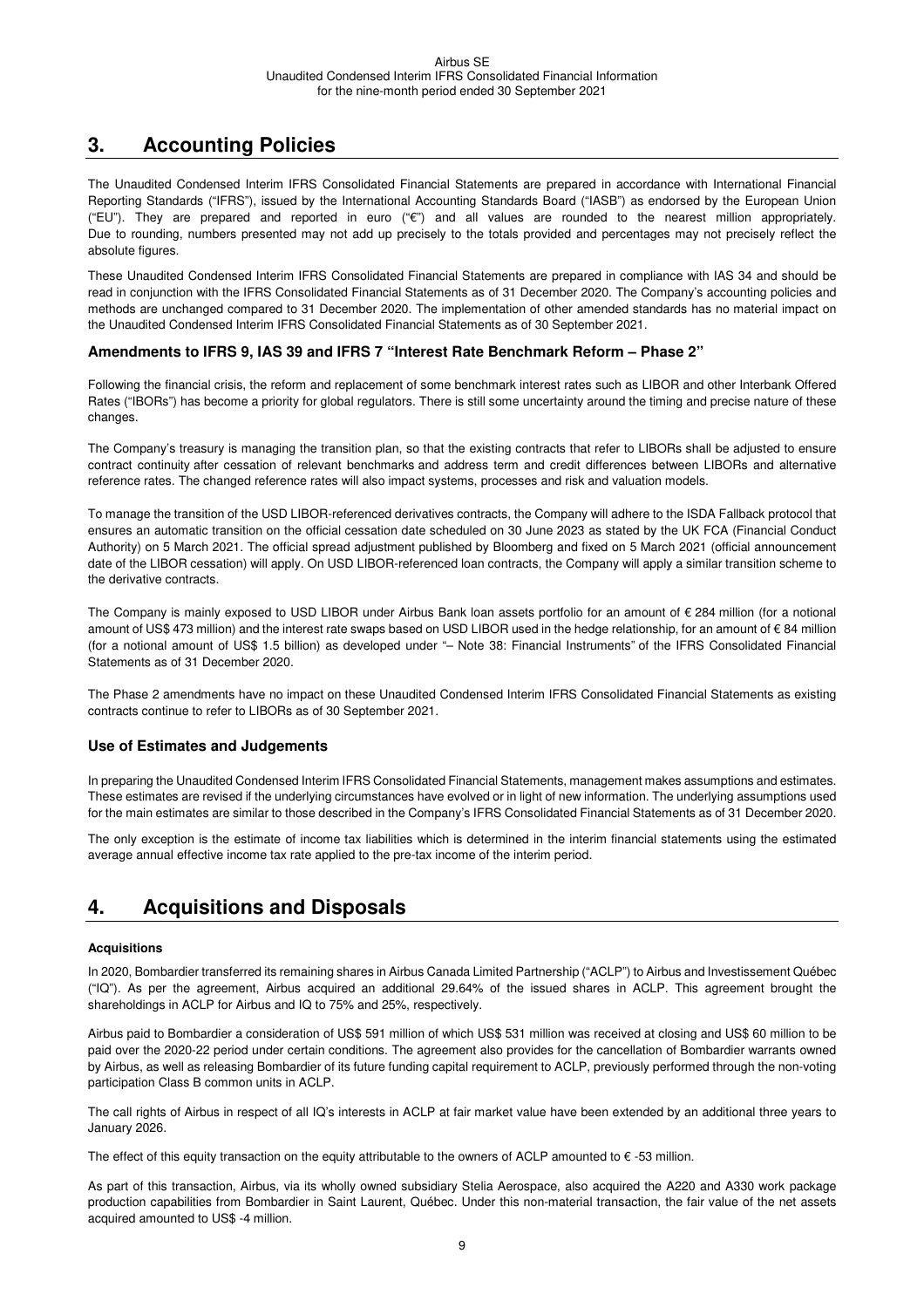#### **Assets and Disposal Groups Classified as Held for Sale**

As of 30 September 2021, the Company intends to divest one of its sites in France. The assets relative to this disposal have been reclassified to assets classified as held for sale for an amount of € 67 million. The transaction is expected to be closed within the next twelve months.

### **5. Related Party Transactions**

The Company has entered into various transactions with related entities; carried out in the normal course of business.

### **6. Segment Information**

The Company operates in three reportable segments which reflect the internal organisational and management structure according to the nature of the products and services provided.

- **Airbus**  Development, manufacturing, marketing and sale of commercial jet aircraft of more than 100 seats, aircraft conversion and related services; development, manufacturing, marketing and sale of regional turboprop aircraft and aircraft components. It also includes the holding function of the Company and its bank activities.
- **Airbus Helicopters** Development, manufacturing, marketing and sale of civil and military helicopters; provision of helicopter related services.
- **Airbus Defence and Space** Military Aircraft design, development, delivery, and support of military aircraft such as combat, mission, transport and tanker aircraft and their associated services. Space Systems design, development, delivery, and support of full range of civil and defence space systems for telecommunications, earth observations, navigation, science and orbital systems. Connected Intelligence provision of services around data processing from platforms, secure communication and cyber security. In addition, the main joint ventures design, develop, deliver, and support missile systems as well as space launcher systems. Unmanned Aerial Systems design, development, delivery and service support.

On 21 April 2021, the Company presented its plans to create integrated aerostructures assembly companies in both France and Germany, and a third company as a new global player in the detail parts business, anchored in Germany.

The plans are subject to successful completion of the ongoing social process and have no impact on the segment structure described above.

The following tables present information with respect to the Company's business segments. As a rule, inter-segment transfers are carried out on an arm's length basis. Inter-segment sales predominantly take place between Airbus and Airbus Defence and Space and between Airbus Helicopters and Airbus. Consolidation effects are reported in the column "Eliminations".

The Company uses EBIT as a key indicator of its economic performance.

Business segment information for the nine-month period ended 30 September 2021 is as follows:

|                                                 |         |                    | Airbus    |              |                     |
|-------------------------------------------------|---------|--------------------|-----------|--------------|---------------------|
|                                                 |         | Airbus             | Defence   |              | <b>Consolidated</b> |
| (In $\epsilon$ million)                         | Airbus  | <b>Helicopters</b> | and Space | Eliminations | <b>Airbus</b>       |
| Total revenue                                   | 24,618  | 4,137              | 6,881     | 0            | 35,636              |
| Internal revenue                                | (301)   | (153)              | (27)      | 0            | (481)               |
| Revenue                                         | 24,317  | 3,984              | 6,854     | 0            | 35,155              |
| thereof                                         |         |                    |           |              |                     |
| sales of goods at a point in time               | 22.704  | 1,837              | 2.083     | 0            | 26,624              |
| sales of goods over time                        |         | 119                | 2,296     | 0            | 2,422               |
| services, including sales of spare parts        | 1.606   | 2,028              | 2,475     | 0            | 6,109               |
| Profit before financial result and income taxes |         |                    |           |              |                     |
| (EBIT)                                          | 2,889   | 312                | 204       | 32           | 3,437               |
| thereof research and development expenses       | (1,584) | (177)              | (169)     | 11           | (1, 919)            |
| Interest result                                 |         |                    |           |              | (233)               |
| Other financial result                          |         |                    |           |              | 61                  |
| Income taxes                                    |         |                    |           |              | (676)               |
| Profit for the period                           |         |                    |           |              | 2,589               |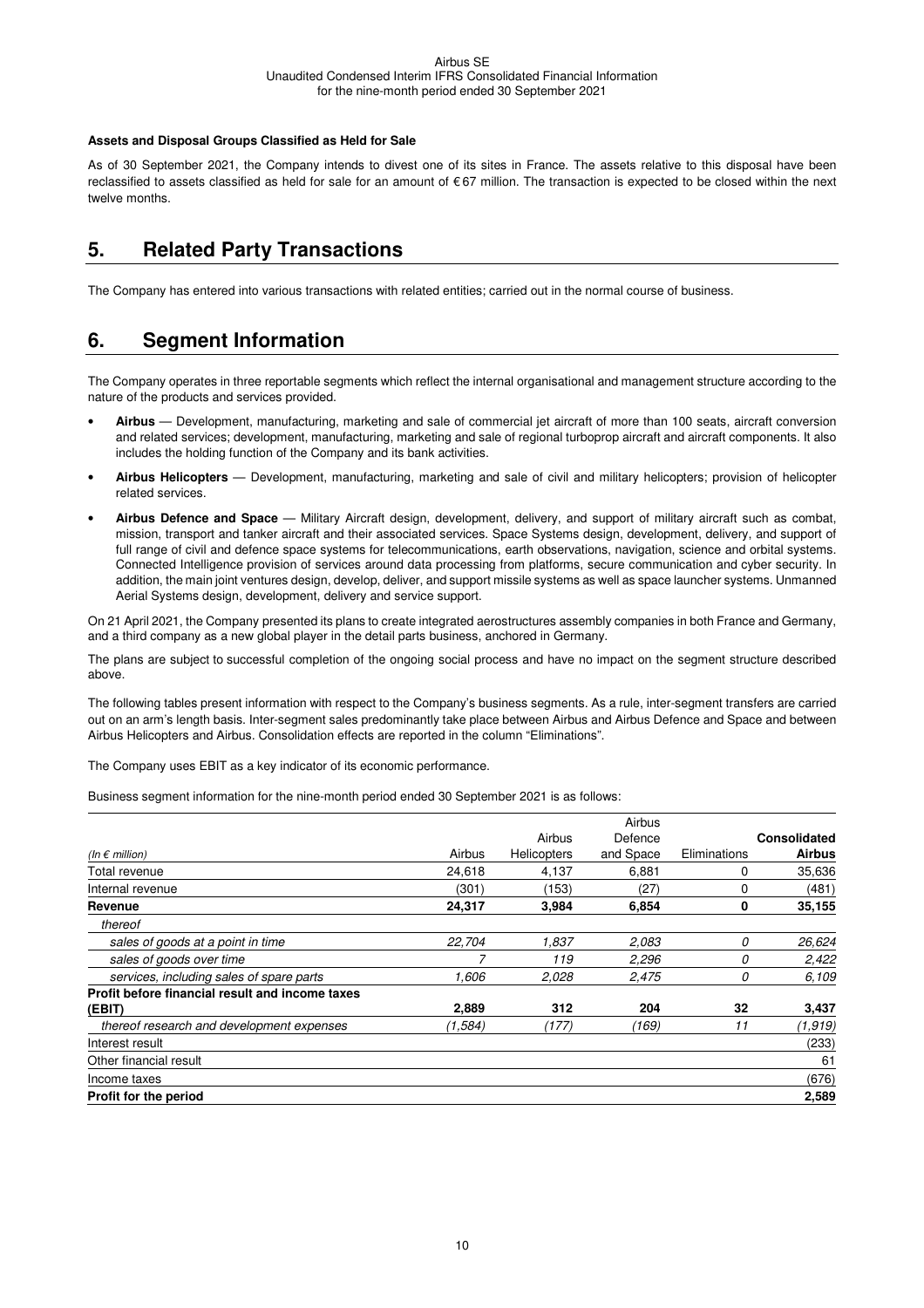Business segment information for the nine-month period ended 30 September 2020 is as follows:

|                                                  |          |                    | Airbus    |              |              |
|--------------------------------------------------|----------|--------------------|-----------|--------------|--------------|
|                                                  |          | Airbus             | Defence   |              | Consolidated |
| (In $\epsilon$ million)                          | Airbus   | <b>Helicopters</b> | and Space | Eliminations | Airbus       |
| Total revenue                                    | 20,271   | 3,623              | 6,936     | 0            | 30,830       |
| Internal revenue                                 | (425)    | (201)              | (43)      | 0            | (669)        |
| Revenue                                          | 19,846   | 3,422              | 6,893     | 0            | 30,161       |
| thereof                                          |          |                    |           |              |              |
| sales of goods at a point in time                | 18,133   | 1,486              | 1,703     | 0            | 21,322       |
| sales of goods over time                         | 24       | 137                | 2,747     | 0            | 2,908        |
| services, including sales of spare parts         | 1,689    | 1,799              | 2,443     | 0            | 5.931        |
| Profit (Loss) before financial result and income |          |                    |           |              |              |
| taxes (EBIT)                                     | (2, 399) | 238                | (36)      | 12           | (2, 185)     |
| thereof research and development expenses        | (1,674)  | (196)              | (177)     | 15           | (2,032)      |
| Interest result                                  |          |                    |           |              | (212)        |
| Other financial result                           |          |                    |           |              | (500)        |
| Income taxes                                     |          |                    |           |              | 197          |
| Loss for the period                              |          |                    |           |              | (2,700)      |

#### **7. Revenue and Gross Margin**

**Revenue** increased by € +4,994 million to € 35,155 million (first nine months 2020: € 30,161 million). The increase is mainly driven by Airbus ( $\epsilon$  +4,471 million) reflecting higher aircraft deliveries.

Revenue by geographical areas based on the location of the customer is as follows:

| (In $\epsilon$ million) | 1 January -<br>30 September 2021 | January -<br>30 September 2020 |
|-------------------------|----------------------------------|--------------------------------|
| Asia-Pacific            | 10,859                           | 7,297                          |
| Europe                  | 12,861                           | 13,668                         |
| North America           | 6,546                            | 5,179                          |
| Middle East             | 1,993                            | 1,382                          |
| Latin America           | 514                              | 619                            |
| Other countries         | 2,382                            | 2,016                          |
| <b>Total</b>            | 35,155                           | 30,161                         |

The **gross margin** increased by € +3,912 million to € 6,549 million compared to € 2,637 million in the first nine months 2020. It mainly reflects higher aircraft deliveries at Airbus. In addition, in the first nine months 2020, Airbus was impacted by lower cost efficiency and recorded charges triggered by the COVID-19 pandemic. The gross margin rate increased from 8.7% to 18.6%.

The Company is organised to end the A380 deliveries by the end of 2021. As a consequence and in addition to the net charge recorded in 2018, the Company recorded a net charge of € 385 million in EBIT in 2020 as part of its continuous assessment of assets recoverability and review of onerous contract provision assumptions. In the first nine months 2021, a positive EBIT impact of € 190 million was recorded, mainly reflecting the release of provision on the former A380 Lagardère facility that will be used for the modernised A320 FAL.

As of 30 September 2021, the Company has delivered a total of 101 A400M aircraft including 4 aircraft in the first nine months 2021.

The COVID-19 pandemic is weighing on the performance of development, production, flight testing, aircraft delivery and retrofit activities. The Company has continued with development activities toward achieving the revised capability roadmap. Retrofit activities are progressing in close alignment with the customer.

In 2020, an update of the contract estimate at completion was performed and a charge of € 63 million recorded reflecting mainly the variation of price escalation indexes. Main year-end 2020 assumptions remain unchanged as of 30 September 2021.

Risks remain on the development of technical capabilities and associated costs, on aircraft operational reliability in particular with regard to power plant, on cost reductions and on securing export orders in time as per the revised baseline.

Defence export licences to Saudi Arabia were suspended by the German Government until 31 March 2020. A revised Estimate at Completion (EAC) for a customer contract was performed as of 31 December 2020, and the Company continues to engage with its customer to agree a way forward. The outcome of these negotiations is presently unclear but could result in further significant financial impacts. The year-end 2020 assessment remains unchanged as of 30 September 2021.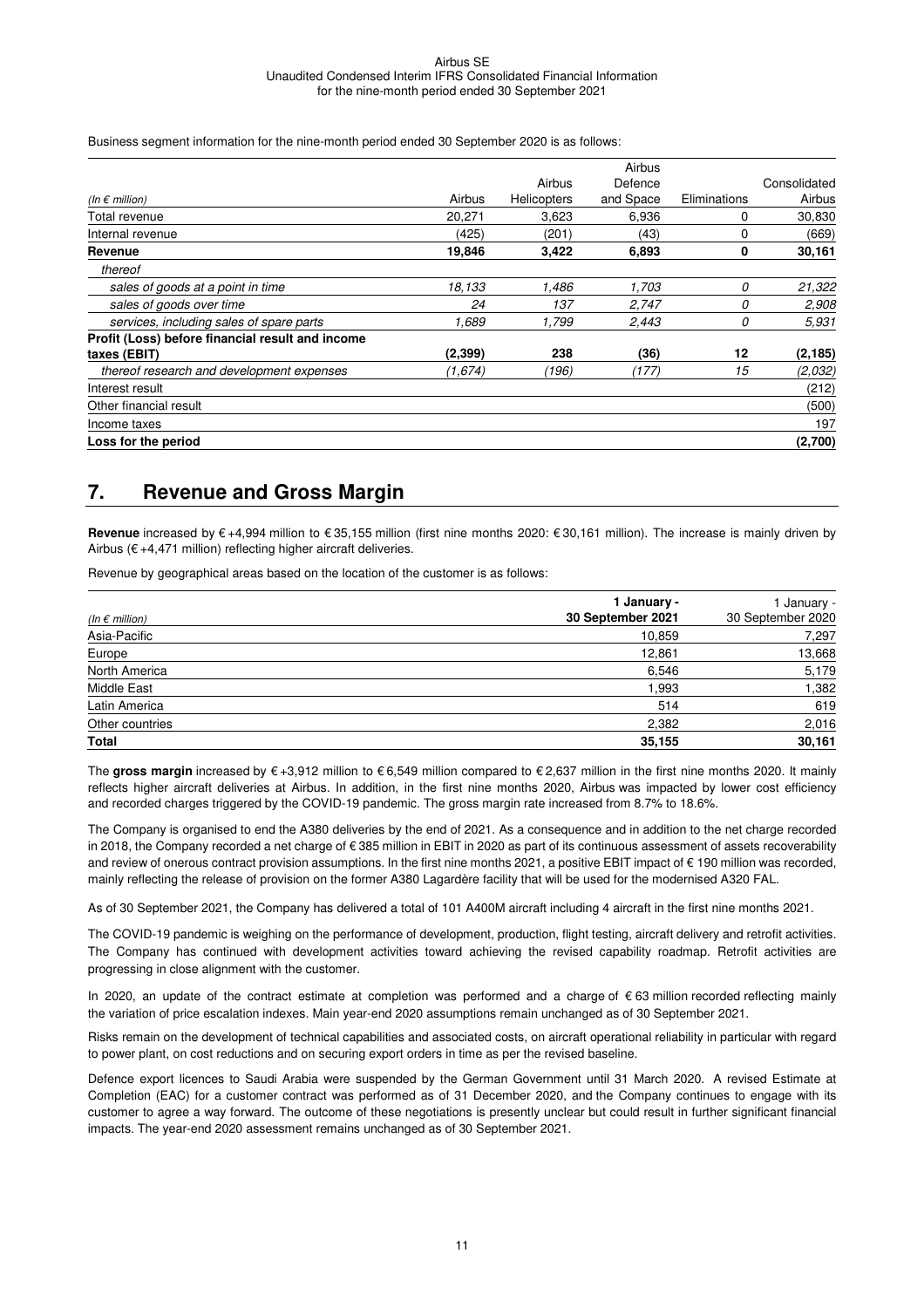### **8. Research and Development Expenses**

**Research and development expenses** decreased by € -113 million to € 1,919 million compared to € 2,032 million in the first nine months 2020.

### **9. Other Income and Other Expenses**

**Other income** increased by € +117 million to € 216 million compared to € 99 million in the first nine months 2020.

**Other expenses** decreased by € -1,257 million to € -118 million compared to € -1,375 million in the first nine months 2020, mainly due to the restructuring provision recorded in response to the COVID-19 pandemic.

### **10. Share of Profit from Investments Accounted for under the Equity Method and Other Income from Investments**

**Share of profit from investments under the equity method** and **other income from investments** increased by € +92 million to € 162 million compared to € 70 million in the first nine months 2020. It includes dividends received from other investments classified at fair value through OCI for an amount of  $\epsilon$  108 million (first nine months 2020:  $\epsilon$  137 million).

### **11. Total Financial Result**

**Total financial result** improved by € +540 million to € -172 million compared to € -712 million in the first nine months 2020. This is mainly due to the revaluation of certain equity investments (see "– Note 16: Other Investments and Other Long-Term Financial Assets").

### **12. Income Taxes**

The **income tax** expense amounts to € -676 million (first nine months 2020: income tax benefit of € +197 million) and corresponds to an effective income tax rate of 20.7%. This includes impacts on tax risk updates and the tax-free revaluation of certain equity investments under IFRS 9, partially offset by deferred tax asset impairments. Management will continue to assess its tax contingencies going forward, whose outcome could result in further financial impacts.

### **13. Earnings per Share**

|                                                                                       | 1 January -       | I Januarv -       |
|---------------------------------------------------------------------------------------|-------------------|-------------------|
|                                                                                       | 30 September 2021 | 30 September 2020 |
| Profit (Loss) for the period attributable to equity owners of the parent (Net income) | € 2.635 million   | € (2,686) million |
| Weighted average number of ordinary shares                                            | 785,166,205       | 783,012,736       |
| Basic earnings per share                                                              | € 3.36            | € $(3.43)$        |

**Diluted earnings per share** – The Company's dilutive potential ordinary shares are share-settled Performance Units relating to **Long-Term Incentive Plans ("LTIP").** 

During the first nine months 2021, the average price of the Company's shares exceeded the exercise price of the share-settled Performance Units and therefore 475,755 shares were considered in the calculation of diluted earnings per share.

As there was a loss in the first nine months 2020, the effect of potentially dilutive ordinary shares was anti-dilutive.

|                                                                                                                            | 1 January -<br>30 September 2021 | I Januarv -<br>30 September 2020 |
|----------------------------------------------------------------------------------------------------------------------------|----------------------------------|----------------------------------|
| Profit (Loss) for the period attributable to equity owners of the parent (Net income).<br>adjusted for diluted calculation | € 2,635 million                  | € (2,686) million                |
| Weighted average number of ordinary shares (diluted) <sup>(1)</sup>                                                        | 785,641,960                      | 783,012,736                      |
| Diluted earnings per share                                                                                                 | € 3.35                           | € $(3.43)$                       |

(1) In the first nine months 2021, dilution assumes conversion of all potential ordinary shares.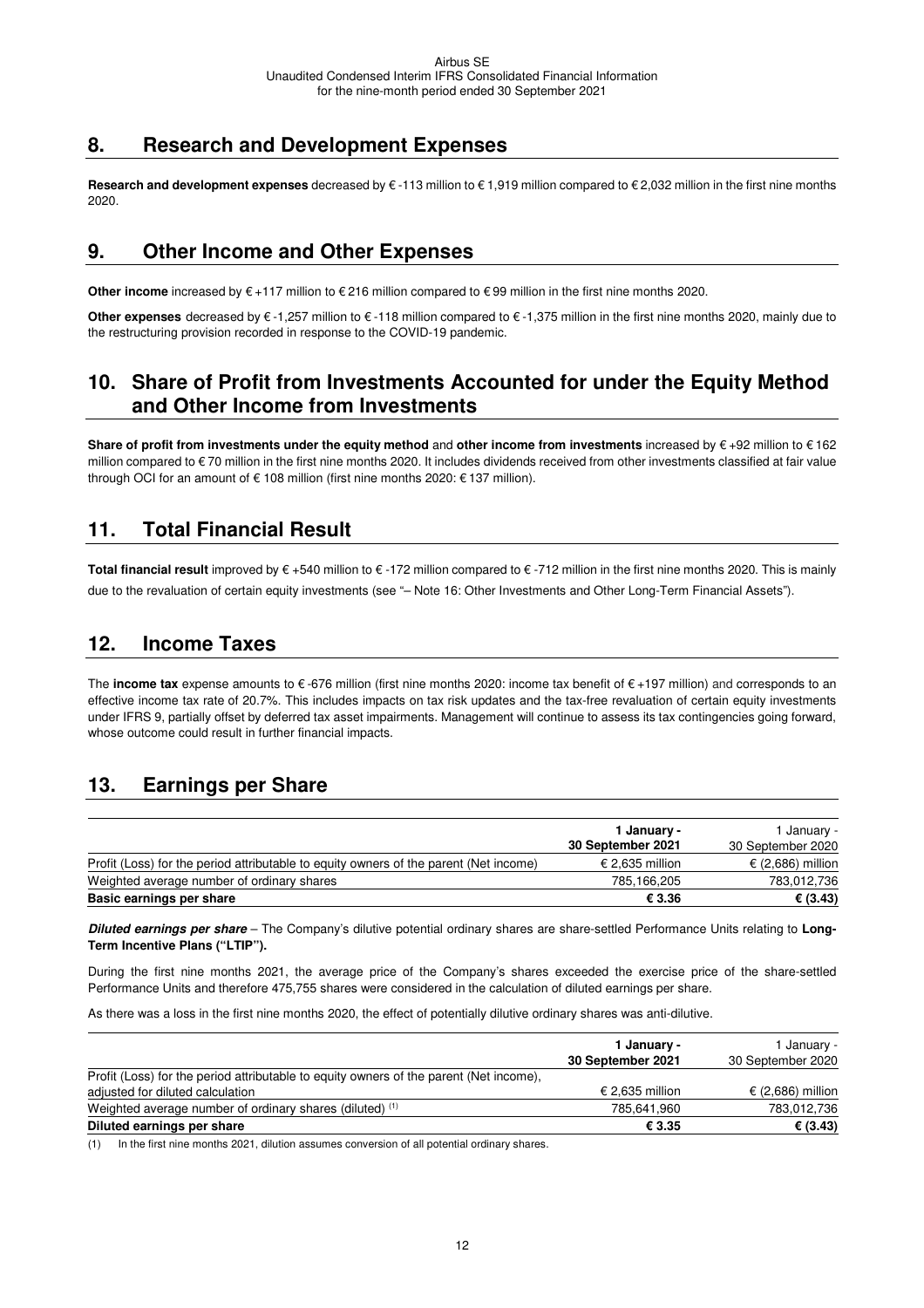# **14. Intangible Assets and Property, Plant and Equipment**

**Intangible assets** increased by € +56 million to € 16,255 million (prior year-end: € 16,199 million). Intangible assets mainly relate to goodwill of € 13,014 million (prior year-end: € 12,999 million).

**Property, plant and equipment** decreased by € -311 million to € 16,363 million (prior year-end: € 16,674 million). Property, plant and equipment include right-of-use assets for an amount of € 1,628 million as of 30 September 2021 (prior year-end: € 1,804 million).

### **15. Investments Accounted for under the Equity Method**

**Investments accounted for under the equity method** increased by € +186 million to € 1,764 million (prior year-end: € 1,578 million). They mainly include the equity investments in ArianeGroup and MBDA.

# **16. Other Investments and Other Long-Term Financial Assets**

| (In $\epsilon$ million)                                                  | 30 September 2021 | 31 December 2020 |
|--------------------------------------------------------------------------|-------------------|------------------|
| Other investments                                                        | 2.429             | 2,245            |
| Other long-term financial assets                                         | 1.523             | 1,610            |
| Total non-current other investments and other long-term financial assets | 3.952             | 3,855            |
| Current portion of other long-term financial assets                      | 499               | 468              |
| <b>Total</b>                                                             | 4,451             | 4,323            |

**Other investments** mainly comprise the Company's participations and include the remaining investment in Dassault Aviation (9.90%, prior year-end: 9.90%) amounting to € 806 million at 30 September 2021 (prior year-end: € 742 million).

**Other long-term financial assets** and the **current portion of other long-term financial assets** include other loans in the amount of € 1,872 million as of 30 September 2021 (prior year-end: € 1,841 million), and the sales financing activities in the form of finance lease receivables and loans from aircraft financing.

### **17. Inventories**

**Inventories** of € 30,809 million (prior year-end: € 30,401 million) increased by € +408 million. This is mainly driven by Airbus Helicopters (€ +405 million) and Airbus Defence and Space (€ +330 million), partly offset by Airbus (€ -410 million). In Airbus Helicopters and Airbus Defence and Space, it reflects the delivery profile. In Airbus, the decrease mainly reflects the A380 deliveries and progressive winding down of the programme.

### **18. Provisions**

| (In $\epsilon$ million)     | 30 September 2021 | 31 December 2020 |
|-----------------------------|-------------------|------------------|
| Provisions for pensions     | 7.197             | 9,980            |
| Other provisions            | 8,682             | 10,563           |
| <b>Total</b>                | 15,879            | 20,543           |
| thereof non-current portion | 10.682            | 13,998           |
| thereof current portion     | 5,197             | 6,545            |

**Provisions for pensions** decreased mainly due to the increase of the discount rates in Germany, France, Canada and the UK during the first nine months 2021. The decrease amounts to € 2.8 billion recognised mainly in other comprehensive income and is subject to future volatility.

In September 2020, a restructuring provision was recognised in response to the COVID-19 pandemic under **other provisions** for an amount of € 1.2 billion including mainly the cost of voluntary and compulsory measures taking into account management's best estimate of the impact of the working time adaptation and government support measures. Workforce adaptation plan has been progressing as expected.

As of 30 September 2021 and 31 December 2020, the provision amounted to € 0.4 billion and € 1.0 billion respectively, reduced mainly by the costs incurred.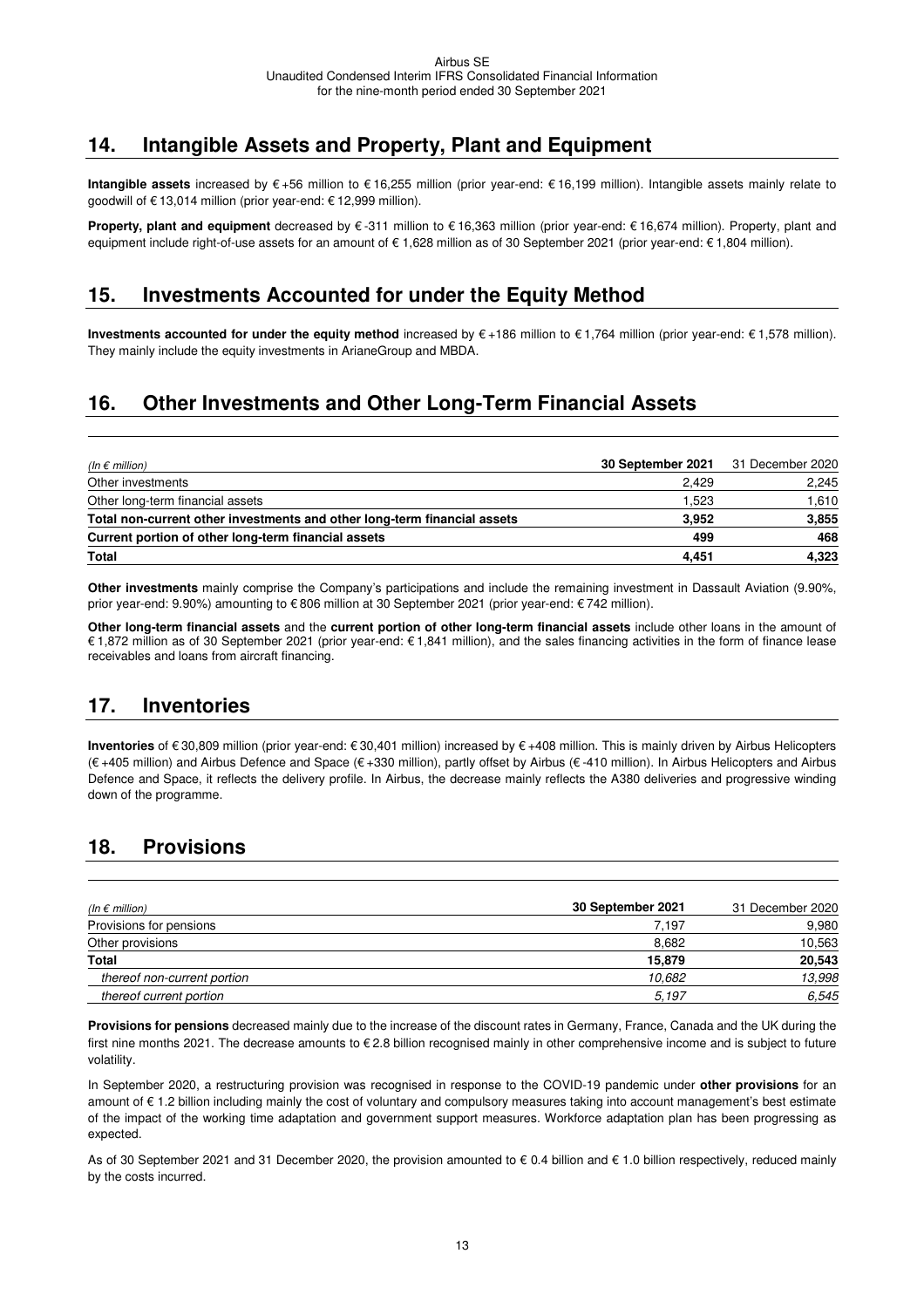# **19. Other Financial Assets and Other Financial Liabilities**

#### **Other Financial Assets**

| (In $\epsilon$ million)                                  | 30 September 2021 | 31 December 2020 |
|----------------------------------------------------------|-------------------|------------------|
| Positive fair values of derivative financial instruments | 892               | 3,451            |
| <b>Others</b>                                            | 28                | 32               |
| Total non-current other financial assets                 | 920               | 3,483            |
| Receivables from related companies                       | 815               | 1,158            |
| Positive fair values of derivative financial instruments | 267               | 973              |
| <b>Others</b>                                            | 464               | 301              |
| Total current other financial assets                     | 1.546             | 2,432            |
| Total                                                    | 2,466             | 5,915            |

#### **Other Financial Liabilities**

| (In $\epsilon$ million)                          | 30 September 2021 | 31 December 2020 |
|--------------------------------------------------|-------------------|------------------|
| Liabilities for derivative financial instruments | 1.895             | 1,834            |
| European Governments' refundable advances        | 3.751             | 3,712            |
| <b>Others</b>                                    | 154               | 111              |
| Total non-current other financial liabilities    | 5,800             | 5,657            |
| Liabilities for derivative financial instruments | 1.369             | 983              |
| European Governments' refundable advances        | 161               | 200              |
| Liabilities to related companies                 | 139               | 130              |
| <b>Others</b>                                    | 394               | 456              |
| <b>Total current other financial liabilities</b> | 2,063             | 1,769            |
| Total                                            | 7.863             | 7.426            |

In 2020, the Company has signed amendments to the French and Spanish A350 RLI contracts, leading to a re-measurement of the A350 RLI for an additional net amount of € 236 million in the third quarter, using an equivalent estimated market rate at the date of the amendments.

In the first nine months 2021, the European Governments' refundable advances remains at € 3,912 million (prior year-end: € 3,912 million).

The allocation of European Governments' refundable advances between non-current and current presented in the Unaudited Condensed Interim IFRS Consolidated Financial Statements ended 30 September 2021 is based on the applicable contractual repayment dates.

### **20. Other Assets and Other Liabilities**

#### **Other Assets**

| (In $\epsilon$ million)           | 30 September 2021 | 31 December 2020 |
|-----------------------------------|-------------------|------------------|
| Cost to fulfil a contract         | 278               | 282              |
| Prepaid expenses                  | 117               | 76               |
| <b>Others</b>                     | 135               | 125              |
| Total non-current other assets    | 530               | 483              |
| Value added tax claims            | 1,201             | 1,025            |
| Cost to fulfil a contract         | 568               | 557              |
| Prepaid expenses                  | 261               | 191              |
| <b>Others</b>                     | 394               | 443              |
| <b>Total current other assets</b> | 2,424             | 2,216            |
| <b>Total</b>                      | 2,954             | 2,699            |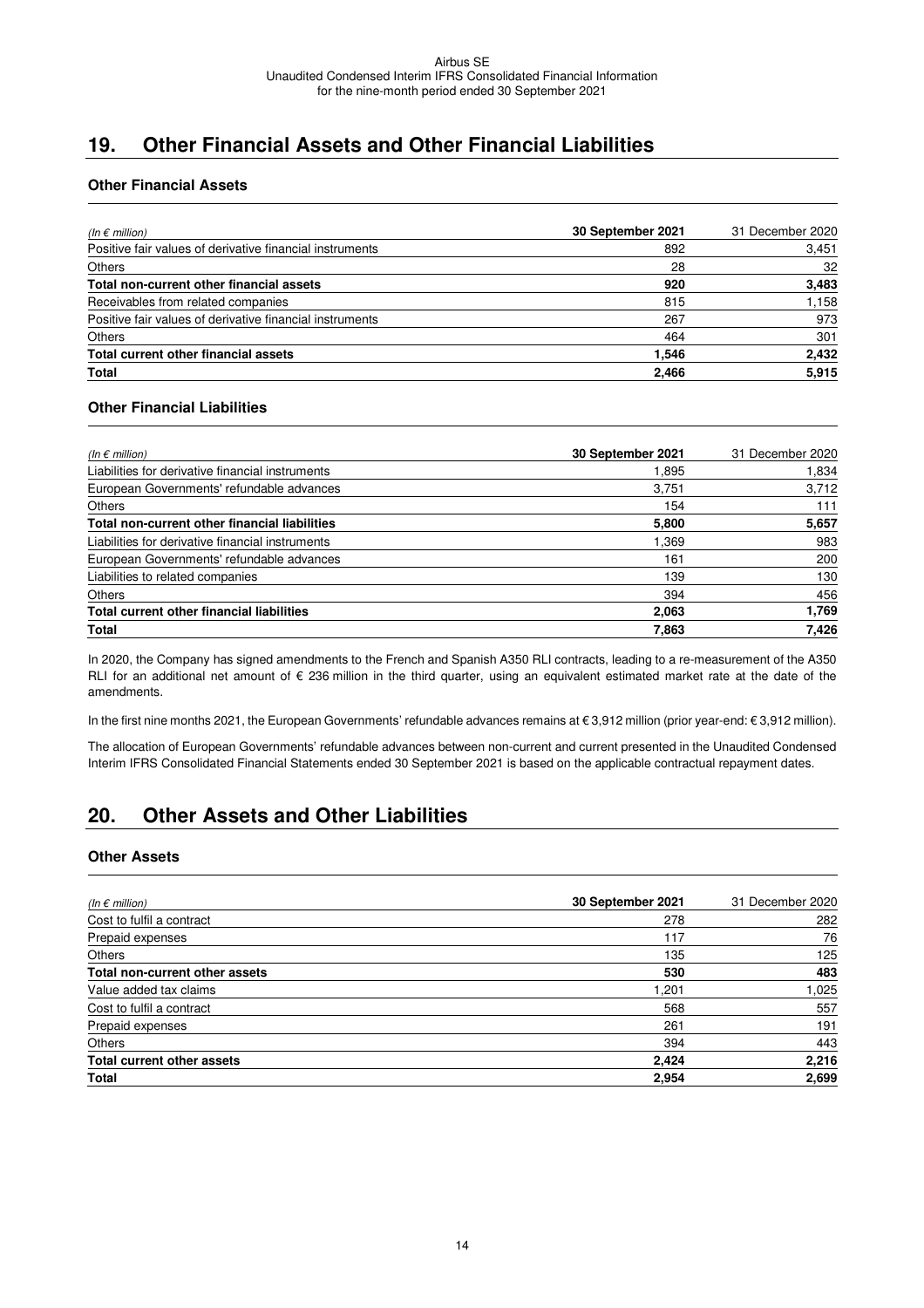#### **Other Liabilities**

| (In $\epsilon$ million)                | 30 September 2021 | 31 December 2020 |
|----------------------------------------|-------------------|------------------|
| <b>Others</b>                          | 412               | 436              |
| Total non-current other liabilities    | 412               | 436              |
| Tax liabilities (excluding income tax) | 886               | 749              |
| <b>Others</b>                          | 2,602             | 2,411            |
| <b>Total current other liabilities</b> | 3,488             | 3,160            |
| <b>Total</b>                           | 3,900             | 3,596            |

# **21. Total Equity**

The Company's shares are exclusively ordinary shares with a par value of € 1.00. The following table shows the development of the number of shares issued and fully paid:

| (In number of shares)         | 30 September 2021 | 31 December 2020 |
|-------------------------------|-------------------|------------------|
| <b>Issued as at 1 January</b> | 784.149.270       | 783,173,115      |
| <b>Issued for ESOP</b>        | 1,871,546         | 976,155          |
| Issued at end of period       | 786,020,816       | 784,149,270      |
| Treasury shares               | (235, 435)        | (432, 875)       |
| Outstanding at end of period  | 785,785,381       | 783,716,395      |

Holders of ordinary shares are entitled to dividends and to one vote per share at general meetings of the Company.

**Equity attributable to equity owners of the parent** (including purchased treasury shares) amounts to €8,787 million (prior year-end: € 6,445 million) representing an increase of € +2,342 million. This is due to a net income for the period of € 2,635 million and a decrease in other comprehensive income, principally related to the mark to market revaluation of the hedge portfolio of € -2,944 million partly offset by a change in actuarial gains and losses of € +2,412 million.

The **non-controlling interests ("NCI")** from non-wholly owned subsidiaries increased to € 17 million as of 30 September 2021 (prior year-end: € 11 million). These NCI do not have a material interest in the Company's activities and cash flows.

### **22. Net Cash**

The net cash position provides financial flexibility to fund the Company's operations, to react to business needs and risk profile and to return capital to the shareholders. This flexibility has been essential in managing the Company's operations during the COVID-19 pandemic (see "– Note 2: Impact of the COVID-19 pandemic").

| (In $\epsilon$ million)          | 30 September 2021 | 31 December 2020 |
|----------------------------------|-------------------|------------------|
| Cash and cash equivalents        | 14,854            | 14,439           |
| <b>Current securities</b>        | 1.300             | 1,618            |
| Non-current securities           | 5,502             | 5,350            |
| Gross cash position              | 21,656            | 21,407           |
| Short-term financing liabilities | (1,898)           | (3,013)          |
| Long-term financing liabilities  | (13,025)          | (14,082)         |
| Total                            | 6,733             | 4,312            |

The net cash position on 30 September 2021 amounted to € 6,733 million (prior year-end: € 4,312 million), with a gross cash position of € 21,656 million (prior year-end: € 21,407 million).

#### **Cash and Cash Equivalents**

Cash and cash equivalents are composed of the following elements:

| (In $\epsilon$ million)                                       | 30 September 2021 | 31 December 2020 |
|---------------------------------------------------------------|-------------------|------------------|
| Bank account and petty cash                                   | 7.050             | 4,173            |
| Short-term securities (at fair value through profit and loss) | 7.222             | 9,654            |
| Short-term securities (at fair value through OCI)             | 582               | 512              |
| <b>Others</b>                                                 |                   | 100              |
| Total cash and cash equivalents                               | 14,854            | 14,439           |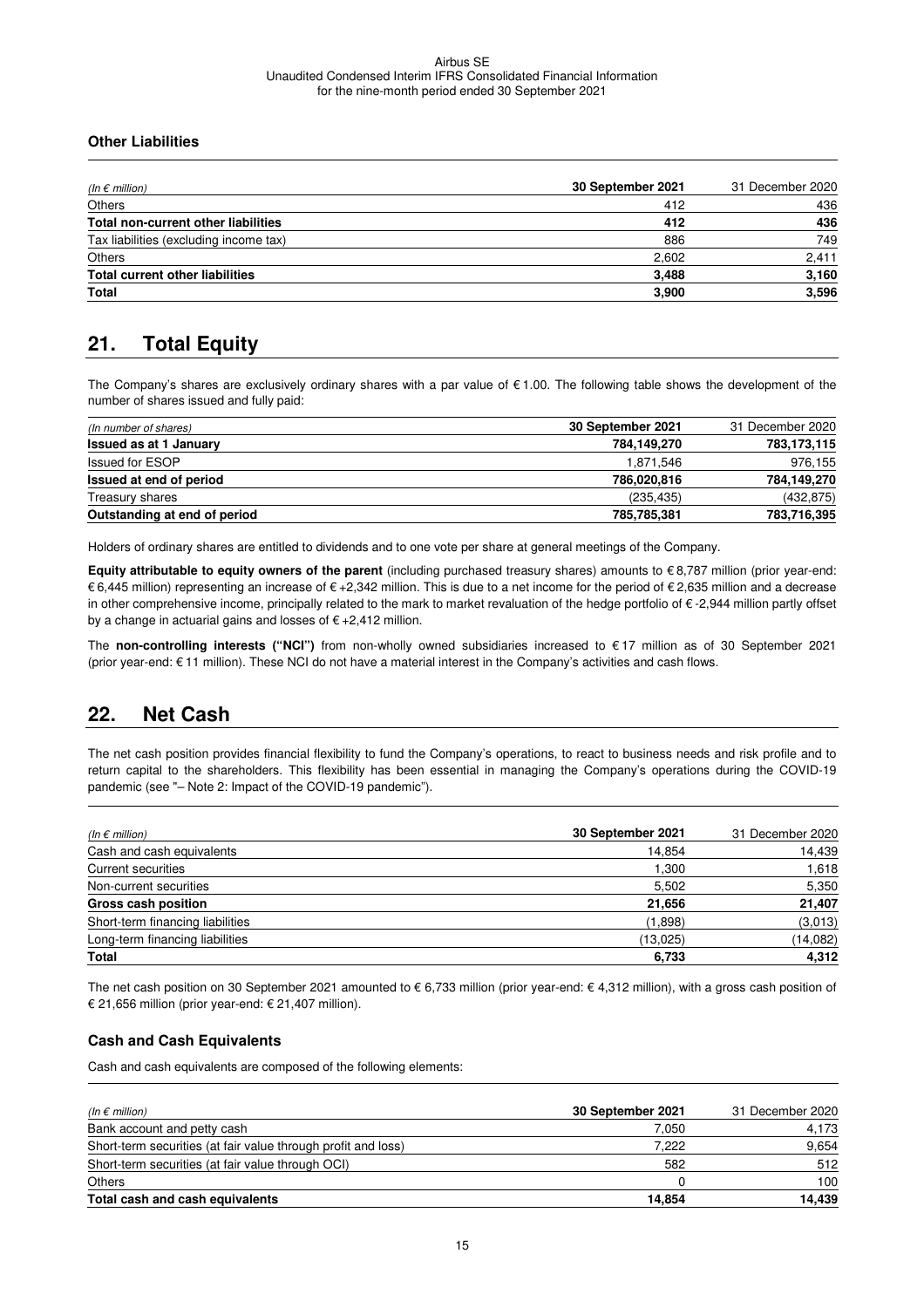Only securities with a maturity of three months or less from the date of the acquisition, that are readily convertible to known amounts of cash and which are subject to an insignificant risk of changes in value, are recognised in cash equivalents.

Cash and cash equivalents have increased by € +0.5 billion from € 14.4 billion at 31 December 2020 to € 14.9 billion at 30 September 2021 and they include payments received in advance from certain customers.

The main variations are as follows:

Cash provided by operating activities amounted to  $\epsilon$  +3.3 billion in the first nine months 2021, mainly driven by a profit translated into cash partly offset by provision consumption related to the restructuring plan, a strong positive phasing impact from working capital including the net payment made to suppliers in anticipation at the end of 2020 and a positive impact by certain agreements reached with suppliers relating to negotiation on payment terms. Also, it reflects continued cash containment efforts.

Cash used for investing activities amounted to € -1.1 billion, mainly reflecting capital expenditures. The acquisition of real estate assets in the UK has negatively impacted cash used for investing activities, and also negatively impacted cash used for financing activities relating to the repayment of the existing lease liabilities.

Cash used for financing activities amounted to € -2.2 billion and reflects the pre-payment of a US\$1 billion bond issued on 9 April 2013 and the repayment of the exchangeable bonds convertible into Dassault Aviation shares for an amount of € 1.0 billion.

Similar to previous years, the Company has supported its suppliers concerning supply chain financing arrangements.

#### **Financing Liabilities**

| (In $\epsilon$ million)                | 30 September 2021 | 31 December 2020 |
|----------------------------------------|-------------------|------------------|
| Bonds and commercial papers            | 11,110            | 12,032           |
| Liabilities to financial institutions  | 424               | 418              |
| Loans                                  | 72                | 94               |
| Lease liabilities                      | 1,419             | 1,538            |
| Total long term financing liabilities  | 13,025            | 14,082           |
| Bonds and commercial papers            | $\Omega$          | 1,075            |
| Liabilities to financial institutions  | 29                | 111              |
| Loans                                  | 95                | 94               |
| Lease liabilities                      | 231               | 260              |
| Others $(1)$                           | 1.543             | 1,473            |
| Total short term financing liabilities | 1,898             | 3,013            |
| <b>Total</b>                           | 14,923            | 17,095           |

(1) Included in "others" are financing liabilities to joint ventures.

Long-term financing liabilities, mainly comprising of bonds and lease liabilities, decreased by € -1,057 million to € 13,025 million (prior year-end: € 14,082 million), mainly due to pre-payment of a US\$1 billion bond issued on 9 April 2013 in the US institutional market with an original maturity of ten years.

**Short-term financing liabilities** decreased by € -1,115 million to € 1,898 million (prior year-end: € 3,013 million), mainly due to the repayment of the exchangeable bonds to be convertible into Dassault Aviation shares issued on 14 June 2016 for an amount of € 1.0 billion.

### **23. Financial Instruments**

The following table presents the composition of derivative financial instruments:

| (In $\epsilon$ million)                                        | 30 September 2021 | 31 December 2020 |
|----------------------------------------------------------------|-------------------|------------------|
| Non-current positive fair values                               | 892               | 3,451            |
| Current positive fair values                                   | 267               | 973              |
| Total positive fair values of derivative financial instruments | 1,159             | 4,424            |
| Non-current negative fair values                               | (1,895)           | (1,834)          |
| Current negative fair values                                   | (1,369)           | (983)            |
| Total negative fair values of derivative financial instruments | (3,264)           | (2,817)          |
| Total net fair values of derivative financial instruments      | (2, 105)          | 1,607            |

The total net fair value of derivative financial instruments decreased by € -3,712 million to € -2,105 million (prior year-end: € 1,607 million) as a result of the strengthened US dollar versus the euro associated with the mark to market valuation of the hedge portfolio.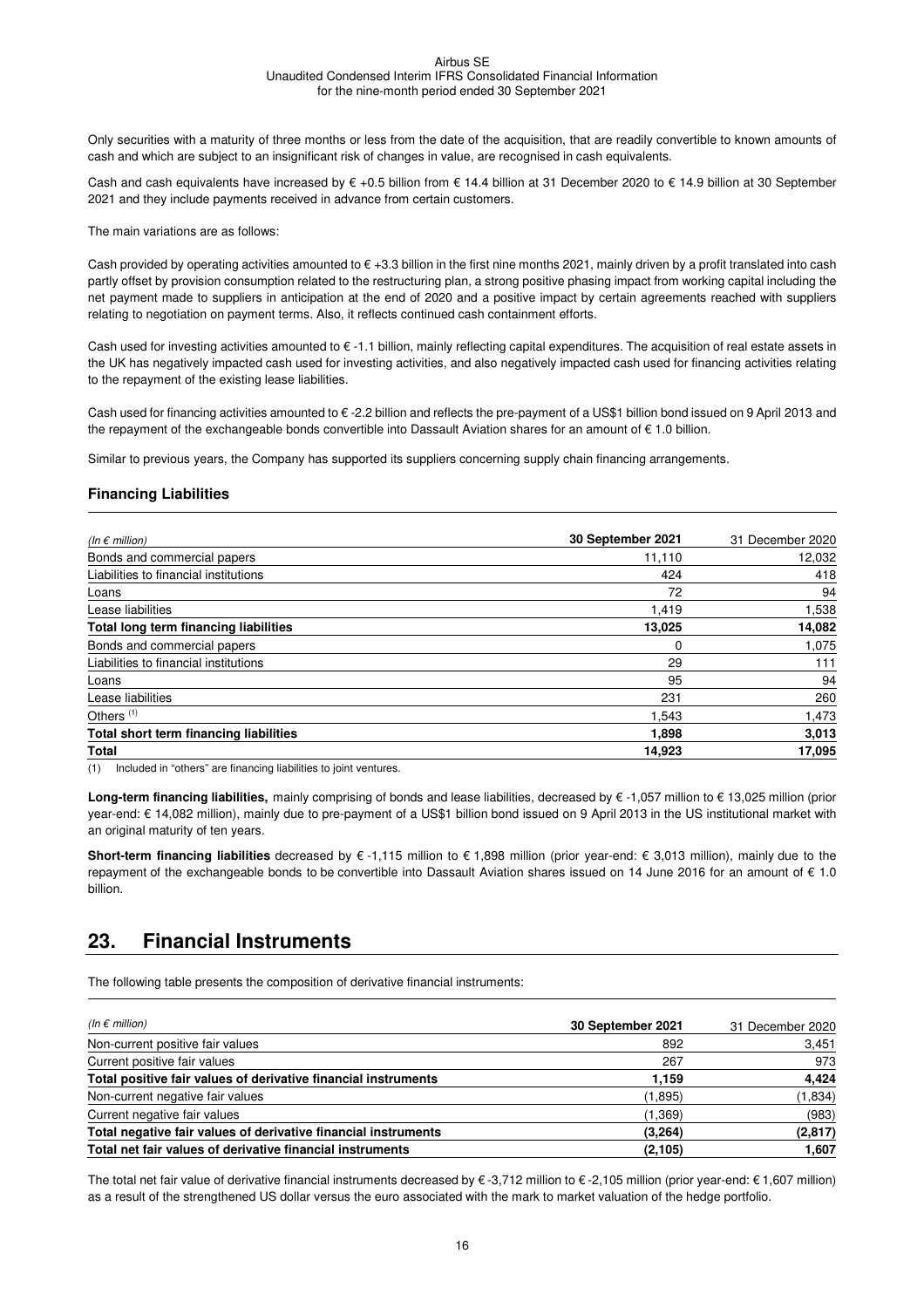The volume of hedged US dollar-contracts was US\$ 87.1 billion as at 30 September 2021 (prior year-end: US\$ 81.0 billion). The US dollar spot rate was 1.16 US\$/€ and 1.23 US\$/€ at 30 September 2021 and at 31 December 2020, respectively. The average US dollar hedge rate for the hedge portfolio of the Company remains at 1.26 US\$/€ as at 30 September 2021.

The Company has maintained its defined hedge accounting policies. In the first nine months 2021, the Company performed a roll-over campaign for a nominal amount of US\$ 4.9 billion to re-align the hedging portfolio to the last available long term delivery plan.

In the Company's assessment the risk of aircraft rescheduling beyond the risk management and the risk of future cancellations, notably due to potential airlines default, have been included. On a quarterly basis, the Company reviews the underlying assumptions. As a result, € 70 million have been reclassified to financial result in the first nine months 2021, corresponding to transactions no longer expected to occur.

The Company has also considered the impact of COVID-19 pandemic on the expected credit loss of its financial instruments (mainly loans, trade and lease receivables). The amount and timing of the expected credit losses, as well as the probability assigned thereto, has been based on the available information at the end of the first nine months 2021. As a result of this review no significant credit losses have been recorded in the first nine months 2021 (see "– Note 16: Other Investments and Other Long-Term Financial Assets").

#### **Carrying Amounts and Fair Values of Financial Instruments**

Fair values of financial instruments have been determined with reference to available market information at the end of the reporting period and the valuation methodologies as described in detail in Note 38.2 to the 2020 IFRS Consolidated Financial Statements. For the first nine months 2021, the Company has applied the same methodologies for the fair value measurement of financial instruments.

Carrying amount is a reasonable approximation of fair value for all classes of financial instruments listed in the first table of Note 38.2 to the 2020 IFRS Consolidated Financial Statements, with the exception of:

|                                                  | 30 September 2021 |            | 31 December 2020 |            |
|--------------------------------------------------|-------------------|------------|------------------|------------|
| (In $\epsilon$ million)                          | Book Value        | Fair Value | Book Value       | Fair Value |
| <b>Financing liabilities</b>                     |                   |            |                  |            |
| Bonds and commercial papers                      | (11.110)          | (11.983)   | (13.107)         | (13,997)   |
| Liabilities to financial institutions and others | (2, 163)          | (2.163)    | (2.190)          | (2,190)    |

#### **Fair Value Hierarchy**

Depending on the extent the inputs used to measure fair values rely on observable market data, fair value measurements may be hierarchised according to the following levels of input:

- Level 1: quoted prices (unadjusted) in active markets for identical assets and liabilities;
- Level 2: inputs other than quoted prices that are observable for the asset or liability fair values measured based on Level 2 input typically rely on observable market data such as interest rates, foreign exchange rates, credit spreads or volatilities;
- Level 3: inputs for the asset or liability that are not based on observable market data fair values measured based on Level 3 input rely to a significant extent on estimates derived from the Company's' own data and may require the use of assumptions that are inherently judgemental and involve various limitations.

The fair values disclosed for financial instruments accounted for at amortised cost reflect Level 2 input. Otherwise, the Company determines mostly fair values based on Level 1 and Level 2 inputs and to a lesser extent on Level 3 input.

The following table presents the carrying amounts of the financial instruments held at fair value across the three levels of the **fair value hierarchy:**

|                                              | 30 September 2021 |         |         | 31 December 2020 |          |         |         |          |
|----------------------------------------------|-------------------|---------|---------|------------------|----------|---------|---------|----------|
| (In $\epsilon$ million)                      | Level 1           | Level 2 | Level 3 | <b>Total</b>     | Level 1  | Level 2 | Level 3 | Total    |
| Financial assets measured at fair value      |                   |         |         |                  |          |         |         |          |
| Equity instruments                           | 1.916             | 0       | 513     | 2,429            | 1,780    | 0       | 465     | 2,245    |
| Derivative instruments                       | 0                 | 1.159   | 0       | 1.159            | $\Omega$ | 4.424   | 0       | 4,424    |
| <b>Securities</b>                            | 6.802             | 0       | 0       | 6,802            | 6.968    | 0       | 0       | 6,968    |
| Customer financing                           | 0                 | 0       | 150     | 150              | $\Omega$ | 0       | 237     | 237      |
| Cash equivalents                             | 7.222             | 582     | 0       | 7.804            | 9,654    | 512     | 0       | 10,166   |
| <b>Total</b>                                 | 15.940            | 1.741   | 663     | 18.344           | 18.402   | 4,936   | 702     | 24,040   |
| Financial liabilities measured at fair value |                   |         |         |                  |          |         |         |          |
| Derivative instruments                       | $\Omega$          | (3,252) | (12)    | (3,264)          | $\Omega$ | (2,805) | (12)    | (2, 817) |
| Other financial liabilities                  | 0                 | 0       | 0       |                  | 0        | 0       | 0       | 0        |
| <b>Total</b>                                 | 0                 | (3,252) | (12)    | (3,264)          | 0        | (2,805) | (12)    | (2, 817) |

There has been no material changes in the valuation of the Level 3 financial instruments during the first nine months 2021.

As at 31 December 2020, the fair value of the written put options on non-controlling interests ("NCI puts") relating to ACLP was nil, mainly reflecting the latest projections on funding needs, slower ramp-up phasing and market projections. The fair value is unchanged as at 30 September 2021.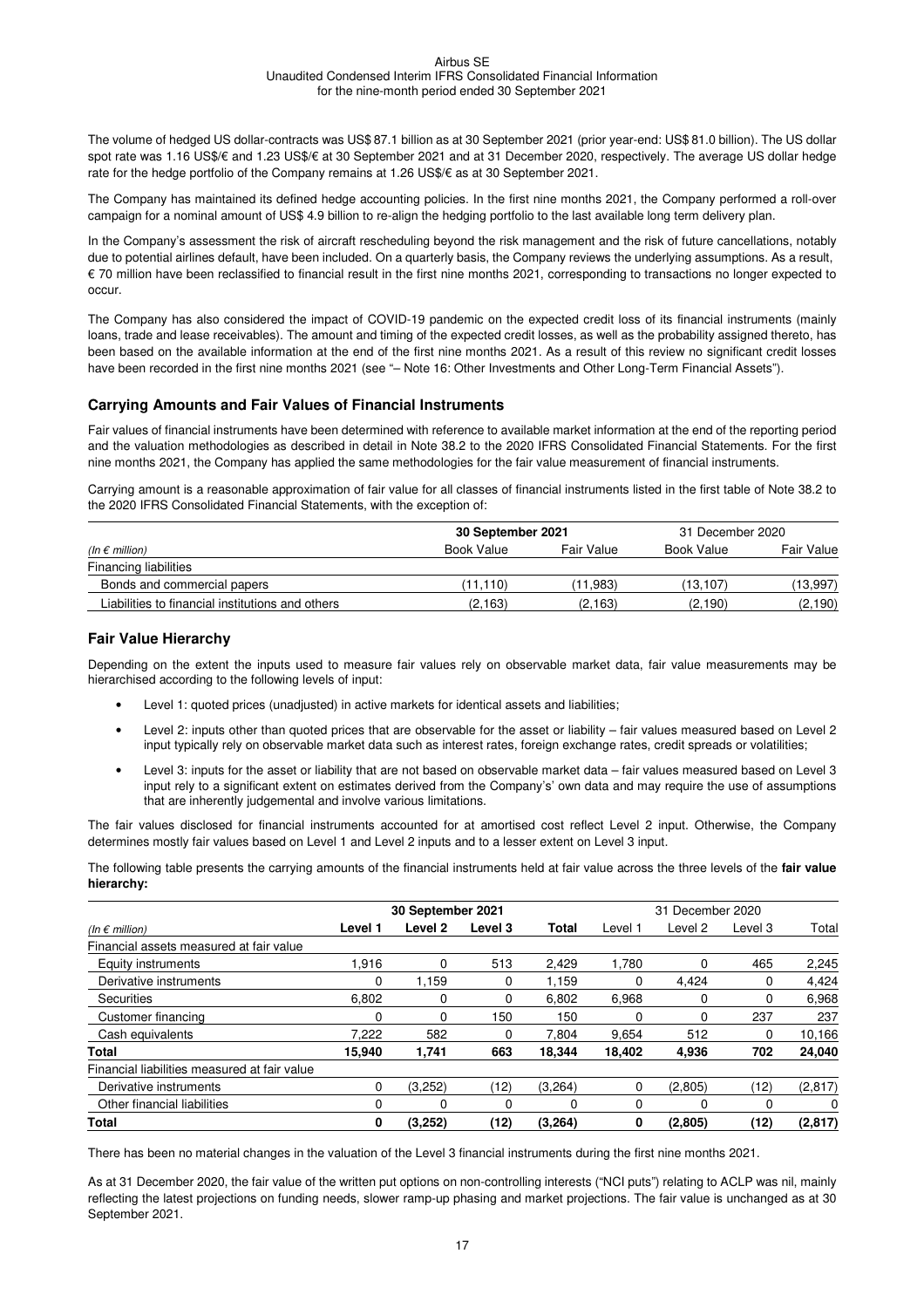The fair value of these NCI puts are derived from a discounted cash flow analysis using the latest operating plan and a projection over the lifetime of the A220 programme.

# **24. Litigation and Claims**

The Company is involved from time to time in various legal and arbitration proceedings in the ordinary course of its business, the most significant of which are described below. Other than as described below, the Company is not aware of any material governmental, legal or arbitration proceedings (including any such proceedings which are pending or threatened), during a period covering at least the previous twelve months which may have, or have had in the recent past significant effects on Airbus SE's or the Company's financial position or profitability.

If the Company concludes that the disclosures relative to contingent liabilities can be expected to prejudice seriously its position in a dispute with other parties, the Company limits its disclosures to the nature of the dispute.

#### **Investigation by the UK SFO, France's PNF, US Departments of State and Justice and Related Commercial Litigation**

The Company reached final agreements ("the agreements") with the French Parquet National Financier ("PNF"), the UK Serious Fraud Office ("SFO"), and the US Department of Justice ("DoJ") resolving the authorities' investigations into allegations of bribery and corruption, as well as with the US Department of State ("DoS") and the DoJ to resolve their investigations into inaccurate and misleading filings made with the DoS pursuant to the US International Traffic in Arms Regulations ("ITAR"). The agreements were approved and made public on 31 January 2020.

Under the terms of the agreements, the Company agreed to pay penalties of  $\epsilon$  3,597,766,766 plus interest and costs to the French, UK and US authorities. This was recognised in the Company's 2019 accounts. The settlements with each authority were as follows: PNF € 2,083,137,455, the SFO € 983,974,311, the DoJ € 526,150,496 and the DoS € 9,009,008 of which € 4,504,504 may be used for approved remedial compliance measures. All penalties have been paid, except for \$ 1 million that remains to be paid to the DoS by 28 January 2022.

Under the terms of the Convention judiciaire d'intérêt public ("CJIP") with the PNF, the Company has an obligation to submit its compliance programme to targeted audits carried out by the Agence Française Anticorruption ("AFA") over a period of three years.

Under the terms of the Deferred Prosecution Agreement ("DPA") with the SFO, no independent compliance monitor will be imposed on the Company in light of the continuing monitorship to be conducted by the AFA.

Under the terms of the DPA with the DoJ, no independent compliance monitor will be imposed on Airbus under the agreement with the DoJ, but the Company will periodically report on its continuing compliance enhancement progress during the three year term of the DPA and carry out further reviews as required by the DoJ.

The agreements result in the suspension of prosecution for a duration of three years whereupon the prosecutions will be extinguished if the Company complies with their terms throughout the period.

Under the terms of the Consent Agreement with the DoS, the DoS has agreed to settle all civil violations of the ITAR outlined in the Company's voluntary disclosures identified in the Consent Agreement, and the Company has agreed to retain an independent export control compliance officer, who will monitor the effectiveness of the Company's export control systems and its compliance with the ITAR for a duration of three years.

Any breach of the terms of the agreements by the Company could lead to rescission by the authorities of the terms of the agreements and reopening of the prosecutions. Prosecution could result in the imposition of further monetary penalties or other sanctions including additional tax liability and could have a material impact on the Financial Statements, business and operations of the Company.

In addition to any pending investigation in other jurisdictions, the factual disclosures made in the course of reaching the agreements may result in the commencement of additional investigations in other jurisdictions. Such investigations could also result in (i) civil claims or claims by shareholders against the Company, (ii) adverse consequences on the Company's ability to obtain or continue financing for current or future projects, (iii) limitations on the eligibility of group companies for certain public sector contracts, and/or (iv) damage to the Company's business or reputation via negative publicity adversely affecting the Company's prospects in the commercial market place.

Airbus will continue to cooperate with the authorities in the future, pursuant to the agreements and to enhance its strong Ethics & Compliance culture within the Company.

Several consultants and other third parties have initiated commercial litigation and arbitration against the Company seeking relief. The agreements reached with authorities may lead to additional commercial litigation and arbitration against the Company and tax liability in the future, which could have a material impact on the Financial Statements, business and operations of the Company.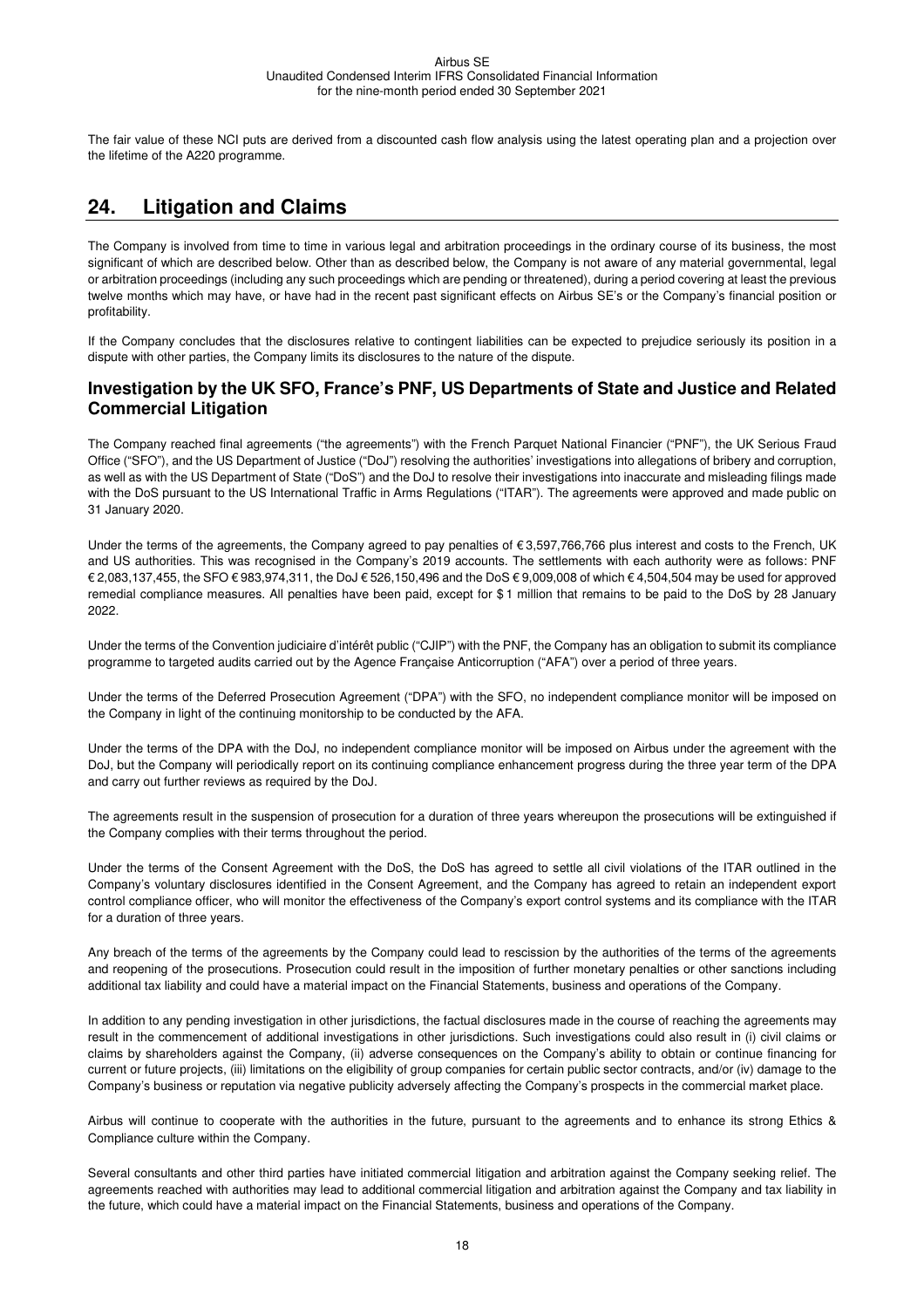#### **Securities Litigation**

In August 2020, a putative class action lawsuit was filed in US federal court in the state of New Jersey against Airbus SE and members of its current and former management. The lawsuit was brought on behalf of alleged shareholders that purchased or otherwise acquired Airbus SE securities in the US between 24 February 2016 and 30 July 2020, and asserts violations of US securities laws. The complaint alleges that defendants made false and misleading statements or omissions concerning, among other things, the Company's agreements approved on 31 January 2020 with the French PNF, the UK SFO, the US DoJ and the US DoS as well as the Company's historic practices regarding the use of third party business partners and anti-corruption compliance. The lawsuit seeks unquantified damages.

In addition, the Company received notification in August 2021 of two separate claims alleging similar facts as the US class action. The two claims have been filed or threatened in the Netherlands purportedly on behalf of Airbus investors.

The first Dutch claim was filed by a special purpose vehicle incorporated under the laws of Guernsey, an assignee purportedly representing numerous private shareholders and institutional investors, seeking a declaratory judgment with damages to be assessed in follow on proceedings. It has summoned the Company to enter a formal appearance in the Amsterdam District Court.

The second Dutch claim relates to a demand letter sent by a foundation incorporated under the laws of the Netherlands, a purported representative of unnamed institutional and retail investors worldwide, threatening to file a class action before the Dutch courts. This second claim targets the Company, the Company's current and former directors and officers, and the Company's current and former auditors. It seeks unquantified damages.

Both claims allege that the Company violated its reporting obligations by failing to adequately inform investors and providing false or misleading information about its use of intermediaries and alleged corrupt practices, its related financial exposure, internal investigations and subsequent measures taken by the Company, and related criminal investigations, which allegedly impacted the Company's share price.

The Company believes it has solid grounds to defend itself against the allegations. The consequences of such litigation and the outcome of the proceedings cannot be fully assessed at this stage, but any judgement or decision unfavourable to the Company could have a material adverse impact on the Financial Statements, business and operations of the Company.

#### **Air France Flight 447 Trial**

On 1 June 2009, an A330 operated by Air France flight AF447 from Rio de Janeiro to Paris disappeared over the Atlantic Ocean with 228 persons onboard. The wreckage was located in April 2011 after several search campaigns organised by the Bureau d'Enquêtes et d'Analyses (BEA), which published its final investigation report in July 2012. In the wake of the accident, the prosecutor in Paris opened an investigation for involuntary manslaughter and Airbus SAS was charged in March 2011. In September 2019, the investigating magistrates closed the investigation and dismissed all criminal charges after a thorough analysis of the technical and legal elements of the case. However, the Paris Court of Appeal overturned the magistrates' decision and ordered trial for involuntary manslaughter. The company's appeal to the French Supreme Court has been dismissed. A criminal trial in the Paris Criminal Court and any judgment or decision unfavourable to the Company could result in damage to its business or reputation.

#### **Other Investigations**

The Company is cooperating fully with the authorities in a judicial investigation in France related to Kazakhstan. In this spirit, the Company was interviewed by the investigating magistrates and has been granted the status of "assisted witness" in the investigation.

The Company is also cooperating fully with the authorities in a judicial investigation in France related to Libya. In this spirit, the Company has responded voluntarily to requests for information.

In 2019, the Company self-reported to German authorities potentially improper advance receipt and communication of confidential customer information by employees of Airbus Defence and Space GmbH. The information concerned relates to future German government procurement projects. The self-disclosure by the Company followed an internal review with the support of an external law firm. Both the German Ministry of Defence and the Munich public prosecutor opened an investigation into the matter. The investigation could have an impact on Airbus Defence and Space GmbH's and Airbus Secure Land Communications GmbH's ability to participate in future public procurement projects in Germany. This summer the Munich prosecution issued a penalty notice against Airbus Defence and Space GmbH for € 10 million for negligent violation of supervisory duties in connection with this matter. The Company continues to fully cooperate with relevant authorities.